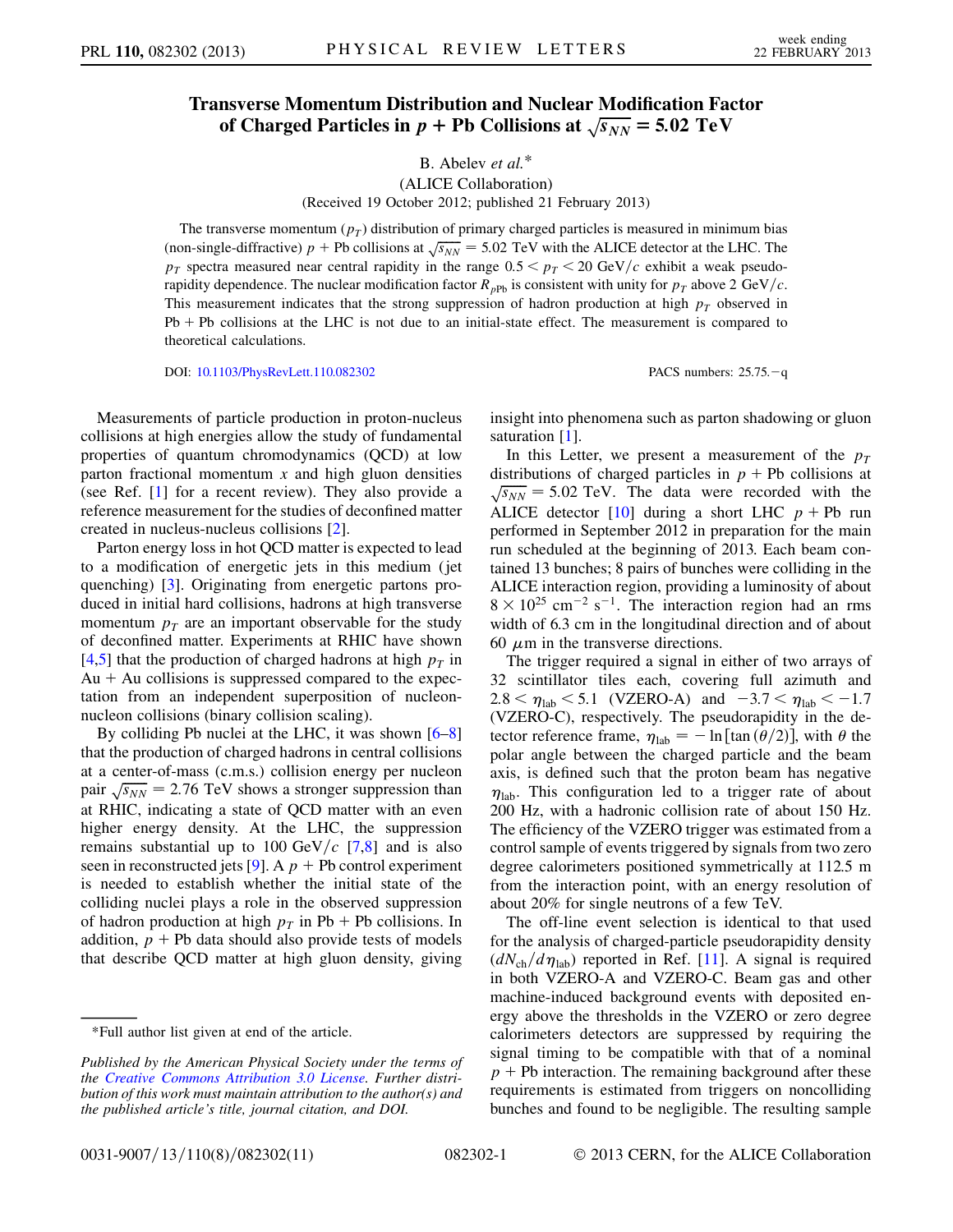of events consists of non-single-diffractive (NSD) collisions as well as single-diffractive and electromagnetic interactions. The efficiency of the trigger and off-line event selection for the different interactions is estimated using a combination of event generators; see Ref. [[11](#page-4-10)] for details. An efficiency of 99.2% for NSD collisions is estimated, with a negligible contamination from single-diffractive and electromagnetic interactions. The number of events used for the analysis is  $1.7 \times 10^6$ .

The primary vertex position is determined with tracks reconstructed in the inner tracking system and the time projection chamber by using the  $\chi^2$  minimization procedure described in Ref. [[8\]](#page-4-6). The event vertex reconstruction algorithm is fully efficient for events with at least one track in the acceptance,  $|\eta_{lab}| < 1.4$  (when the center of the interaction region is included as an additional constraint). An event is accepted if the coordinate of the reconstructed vertex measured along the beam direction is within  $\pm 10$  cm around the center of the interaction region.

Primary charged particles are defined as all prompt particles produced in the collision, including decay products, except those from weak decays of strange hadrons. Selections based on the number of space points and the quality of the track fit, as well as on the distance of closest approach to the reconstructed vertex, are applied to the reconstructed tracks (see Ref. [\[8](#page-4-6)] for details). The efficiency and purity of the primary charged-particle selection are estimated from a Monte Carlo simulation using the DPMJET event generator  $[12]$  $[12]$  $[12]$  with particle transport through the detector using GEANT3 [[13](#page-4-12)]. The systematic uncertainties on corrections are estimated via a comparison to a Monte Carlo simulation using the HIJING event generator [\[14\]](#page-4-13). The overall primary charged-particle reconstruction efficiency (the product of tracking efficiency and acceptance) for  $|\eta_{\rm lab}| < 0.8$  is 79% at  $p_T = 0.5 \text{ GeV}/c$ , reaches 81% at 0.8 GeV/c, and decreases to 72% for  $p_T >$ 2 GeV/ $c$ . From Monte Carlo simulations, it is estimated that the residual contamination from secondary particles is 1.6% at  $p_T = 0.5$  GeV/c and decreases to about 0.6% for  $p_T > 2$  GeV/c.

The transverse momentum of charged particles is determined from the track curvature in the magnetic field of 0.5 T. The  $p_T$  resolution is estimated from the space-point residuals to the track fit and verified by the width of the invariant mass of  $K_S^0$  mesons reconstructed in their decay to two charged pions. For the selected tracks, the relative  $p_T$ resolution is 1.3% at  $p_T = 0.5 \text{ GeV}/c$ , has a minimum of 1.0% at  $p_T = 1$  GeV/c, and increases linearly to 2.2% at  $p_T = 20 \text{ GeV}/c$ . The uncertainty on the  $p_T$  resolution is  $\pm 0.7\%$  at  $p_T = 20 \text{ GeV}/c$ , leading to a systematic uncertainty on the differential yield of up to 3% at this  $p_T$  value.

Due to the different energy per nucleon of the two colliding beams, imposed by the two-in-one magnet design of the LHC, the nucleon-nucleon c.m.s. moves with a rapidity  $y_{NN} = 0.465$  in the direction of the proton beam. As a consequence, the detector coverage,  $|\eta_{lab}| < 0.8$ , implies, for the nucleon-nucleon c.m.s., roughly  $-0.3 <$  $\eta_{\rm c.m.s.}$  < 1.3. The calculation of  $\eta_{\rm c.m.s.} = \eta_{\rm lab} + y_{NN}$  is accurate only for massless particles or at high  $p_T$ . Consequently, the differential yield at low  $p_T$  suffers from a distortion, which is estimated and corrected for based on the particle composition in the HIJING event generator. For  $p_T = 0.5 \text{ GeV}/c$ , the correction is 1% for  $|\eta_{\text{c.m.s.}}|$  < 0.3 and reaches 3% for  $0.8 < \eta_{\rm c.m.s.} < 1.3$ . The systematic uncertainties were estimated by varying the relative particle abundances by factors of 2 around the nominal values. The uncertainty is sizable only at low  $p<sub>T</sub>$  and is dependent on  $\eta_{\rm c.m.s.}$  It is 0.6% for  $|\eta_{\rm c.m.s.}| < 0.3, 4.3\%$  for  $0.3 < \eta_{\rm c.m.s.} < 0.8$ , and  $5.1\%$  for  $0.8 < \eta_{\rm c.m.s.} < 1.3$ .

The systematic uncertainties on the  $p_T$  spectrum are summarized in Table [I](#page-1-0) for  $|\eta_{\rm c.m.s.}| < 0.3$ . The total uncertainties exhibit a weak  $p_T$  and  $\eta_{\rm c.m.s.}$  dependence. The total systematic uncertainties range between 5.2% and 5.5% for  $|\eta_{\text{c.m.s.}}|$  < 0.3 and reach between 5.6% and 7.1% for  $0.8 < \eta_{\rm c.m.s.} < 1.3$ .

In order to quantify nuclear effects in  $p + Pb$  collisions, a comparison to a reference  $p_T$  spectrum in pp collisions is needed. In the absence of a measurement at  $\sqrt{s}$  = 5.02 TeV, the reference spectrum is obtained by  $\sqrt{s}$  = 5.02 TeV, the reference spectrum is obtained by interpolating or scaling data measured at  $\sqrt{s}$  = 2.76 and 7 TeV. For  $p_T < 5$  GeV/c, the measured invariant cross section for charged-particle production in inelastic  $pp$ collisions,  $d^2 \sigma_{ch}^{pp}/d\eta dp_T$ , is interpolated bin by bin, collisions,  $d^2 \sigma_{ch}^{P} / d\eta dp_T$ , is interpolated bin by bin, assuming a power law dependence as a function of  $\sqrt{s}$ . assuming a power law dependence as a function of  $\sqrt{s}$ .<br>For  $p_T > 5$  GeV/c, the measured data at  $\sqrt{s} = 7$  TeV is scaled by a factor obtained from next-to-leading-order (NLO) perturbative QCD calculations [\[15\]](#page-4-14). For  $p_T <$ 5 GeV/ $c$ , the largest of the relative systematic uncertainties of the spectrum at 2.76 or 7 TeV is assigned as the

<span id="page-1-0"></span>TABLE I. Systematic uncertainties on the  $p_T$  differential yields in  $p + Pb$  and  $pp$  collisions for  $|\eta_{\text{c.m.s.}}| < 0.3$ . The quoted ranges span the  $p_T$  dependence of the uncertainties.

| Uncertainty                                     | Value           |
|-------------------------------------------------|-----------------|
| Event selection                                 | $1.0\% - 2.0\%$ |
| Track selection                                 | $0.9\% - 2.7\%$ |
| Tracking efficiency                             | 3.0%            |
| $p_T$ resolution                                | $0\% - 3.0\%$   |
| Particle composition                            | $2.2\% - 3.1\%$ |
| Monte Carlo generator used for correction       | 1.0%            |
| Secondary particle rejection                    | $0.4\% - 1.1\%$ |
| Material budget                                 | $0\% - 0.5\%$   |
| Acceptance (conversion to $\eta_{\rm c.m.s.}$ ) | $0\% - 0.6\%$   |
| Total for $p + Pb$ , $p_T$ -dependent           | $5.2\% - 5.5\%$ |
| Normalization $p + Pb$                          | $3.1\%$         |
| Total for $pp$ , $p_T$ -dependent               | $7.7\% - 8.2\%$ |
| Normalization $p p$                             | 3.6%            |
| Nuclear overlap $\langle T_{pPb} \rangle$       | 3.6%            |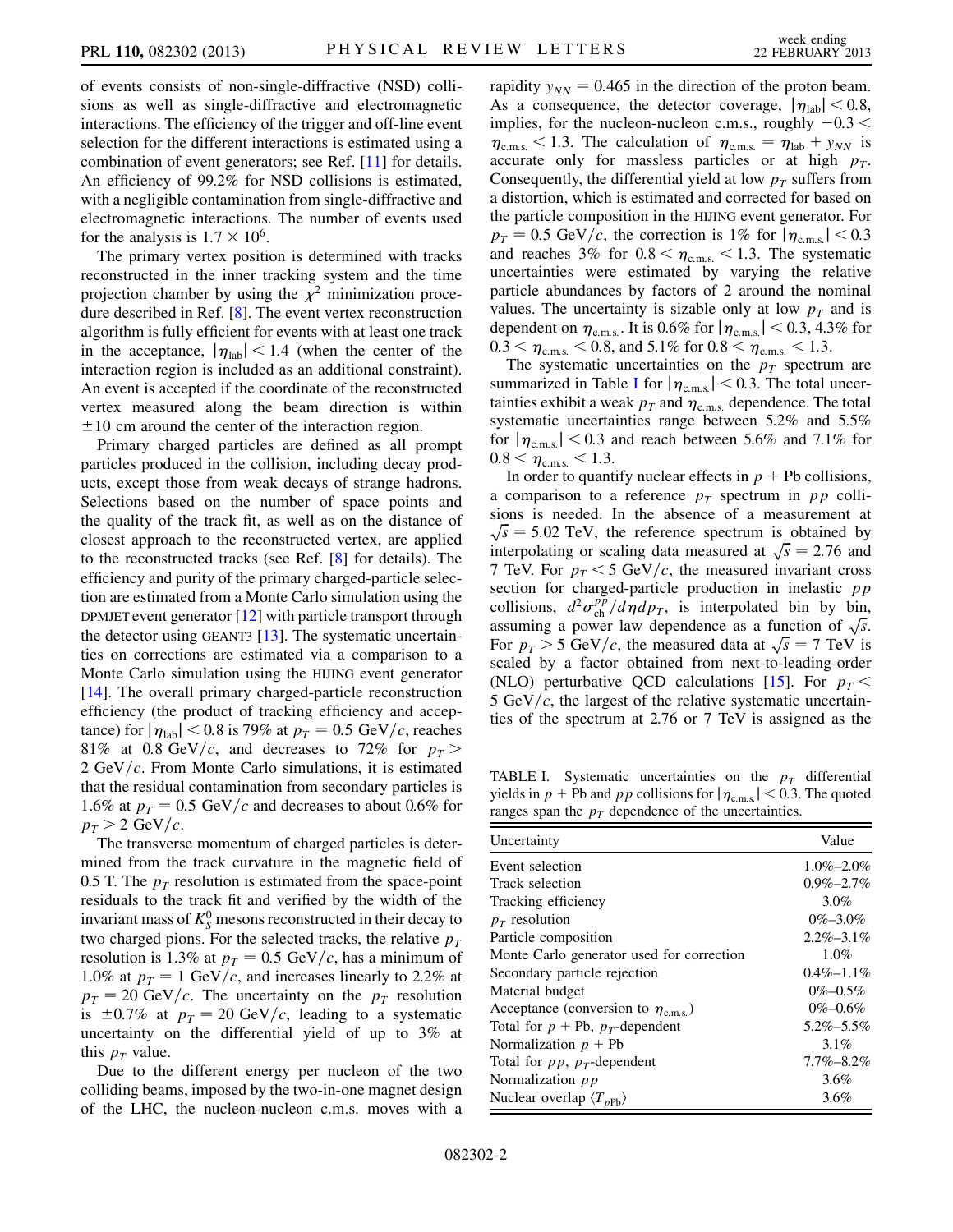systematic uncertainty at the interpolated energy. For  $p_T$  > 5 GeV/ $c$ , the relative difference between the NLO-scaled spectrum for different choices of the renormalization  $\mu_R$ and factorization  $\mu_F$  scales ( $\mu_R = \mu_F = p_T$ ,  $p_T/2$ , 2 $p_T$ ) is added to the systematic uncertainties on the spectrum at 7 TeV. In addition, an uncertainty of 2.2% is estimated ny comparing the interpolated and the NLO-scaled data. The total systematic uncertainty ranges from 7.7% to 8.2% for  $0.5 < p_T < 20$  GeV/c. The NLO-based scaling of the for  $0.5 \le p_T \le 20 \text{ GeV}/c$ . The NLO-based scaling of the data at  $\sqrt{s} = 2.76 \text{ TeV}$  gives a result well within these uncertainties. More details can be found in Ref. [[16](#page-4-15)].

The final *pp* reference spectrum is the product of the interpolated invariant cross section and the average nuclear overlap  $\langle T_{p+Pb} \rangle$ , calculated employing the Glauber model [[17](#page-4-16)], which gives  $\langle T_{p+Pb} \rangle = \langle N_{\text{coll}} \rangle / \sigma_{NN}$  $0.0983 \pm 0.0035 \text{ mb}^{-1}$ , with  $\langle N_{\text{coll}} \rangle = 6.9 \pm 0.7$  and  $\sigma_{NN}$  = 70  $\pm$  5 mb. The uncertainty is obtained by varying the parameters in the Glauber model calculation; see Ref. [\[11\]](#page-4-10) (the uncertainties on  $\sigma_{NN}$  and  $\langle N_{\text{coll}} \rangle$  cancel partially in the calculation of  $\langle T_{pPb} \rangle$ ).

The  $p_T$  spectra of charged particles measured in minimum bias (0%–100% centrality, NSD)  $p + Pb$  collisions mum bias (0%–[1](#page-2-0)00% centrality, NSD)  $p$  + Pb collisions<br>at  $\sqrt{s_{NN}}$  = 5.02 TeV are shown in Fig. 1 together with the

<span id="page-2-0"></span>

FIG. 1 (color online). Transverse momentum distributions of charged particles in minimum bias (NSD)  $p + Pb$  collisions for different pseudorapidity ranges (upper panel). The spectra are scaled by the factors indicated. The histogram represents the reference spectrum in inelastic (INEL) pp collisions (see text). The lower panel shows the ratio of the spectra at forward pseudorapidities to that at  $|\eta_{\rm c.m.s.}| < 0.3$ . The vertical bars (boxes) represent the statistical (systematic) errors.

interpolated pp reference spectrum. At high  $p<sub>T</sub>$ , the  $p<sub>T</sub>$ distributions in  $p + Pb$  collisions are similar to those in pp collisions, as expected in the absence of nuclear effects. There is an indication of a softening of the  $p_T$  spectrum when going from central to forward pseudorapidity. This is a small effect, as seen in the ratios of the spectra for forward pseudorapidities to that at  $|\eta_{\rm c.m.s.}| < 0.3$ , shown in Fig. [1](#page-2-0) (lower panel). We note that several contributions to the systematic uncertainties cancel in the ratios, resulting in systematic uncertainties of 2.2%–5.2% (2.2%–5.9%) for the ratio of the spectrum in  $0.3 < \eta_{\rm c.m.s.} < 0.8$  (0.8 <  $\eta_{\rm c.m.s.}$  < 1.3) to that in  $|\eta_{\rm c.m.s.}|$  < 0.3. Calculations with the DPMJET event generator [\[12](#page-4-11)], which predict well the measured  $dN_\text{ch}/d\eta_\text{lab}$  [\[11\]](#page-4-10), overpredict the spectra by up to 22% for  $p_T < 0.7$  GeV/c and underpredict them by up to 50% for  $p_T > 0.7$  GeV/c.

In order to quantify nuclear effects in  $p + Pb$  collisions, the  $p_T$  differential yield relative to the pp reference, the nuclear modification factor, is calculated as

$$
R_{pPb}(p_T) = \frac{d^2 N_{\rm ch}^{pPb} / d\eta dp_T}{\langle T_{pPb} \rangle d^2 \sigma_{\rm ch}^{p} / d\eta dp_T},\tag{1}
$$

where  $N_{ch}^{pPb}$  is the charged-particle yield in  $p + Pb$ collisions. The nuclear modification factor is unity for hard processes which are expected to exhibit binary collision scaling. For the region of several tens of GeV, binary collision scaling was experimentally confirmed in  $Pb + Pb$ collisions at the LHC by the recent measurements of observables which are not affected by hot QCD matter, direct photon [[18](#page-4-17)],  $Z^0$  [[19](#page-4-18)], and  $W^{\pm}$  [\[20\]](#page-4-19) production. The present measurement in  $p + Pb$  collisions extends this important experimental verification down to the GeV scale and to hadronic observables.

The measurement of the nuclear modification factor  $R_{pPb}$  for charged particles at  $|\eta_{\rm c.m.s.}| < 0.3$  is shown in Fig. [2.](#page-3-0) The uncertainties of the  $p + Pb$  and pp spectra are added in quadrature, separately for the statistical and systematic uncertainties. The total systematic uncertainty on the normalization, the quadratic sum of the uncertainty on  $\langle T_{p+Pb} \rangle$ , the normalization of the pp data, and the normalization of the  $p + Pb$  data, amounts to 6.0%.

In Fig. [2](#page-3-0), we compare the measurement of the nuclear modification factor in  $p + Pb$  to that in central (0%–5%) centrality) and peripheral (70%–80% centrality)  $Pb + Pb$ contrality) and peripheral ( $70\% - 80\%$  $70\% - 80\%$  $70\% - 80\%$  centrality) Pb + Pb<br>collisions at  $\sqrt{s_{NN}} = 2.76$  TeV [8].  $R_{pPb}$  is consistent with unity for  $p_T \geq 2 \text{ GeV}/c$ , demonstrating that the strong suppression observed in central  $Pb + Pb$  collisions at the LHC  $[6-8]$  $[6-8]$  $[6-8]$  is not due to an initial-state effect but rather to a fingerprint of the hot matter created in collisions of heavy ions.

The so-called Cronin effect [[21](#page-5-0)] (see Ref. [\[22\]](#page-5-1) for a review), namely, a nuclear modification factor above unity at intermediate  $p<sub>T</sub>$ , was observed at lower energies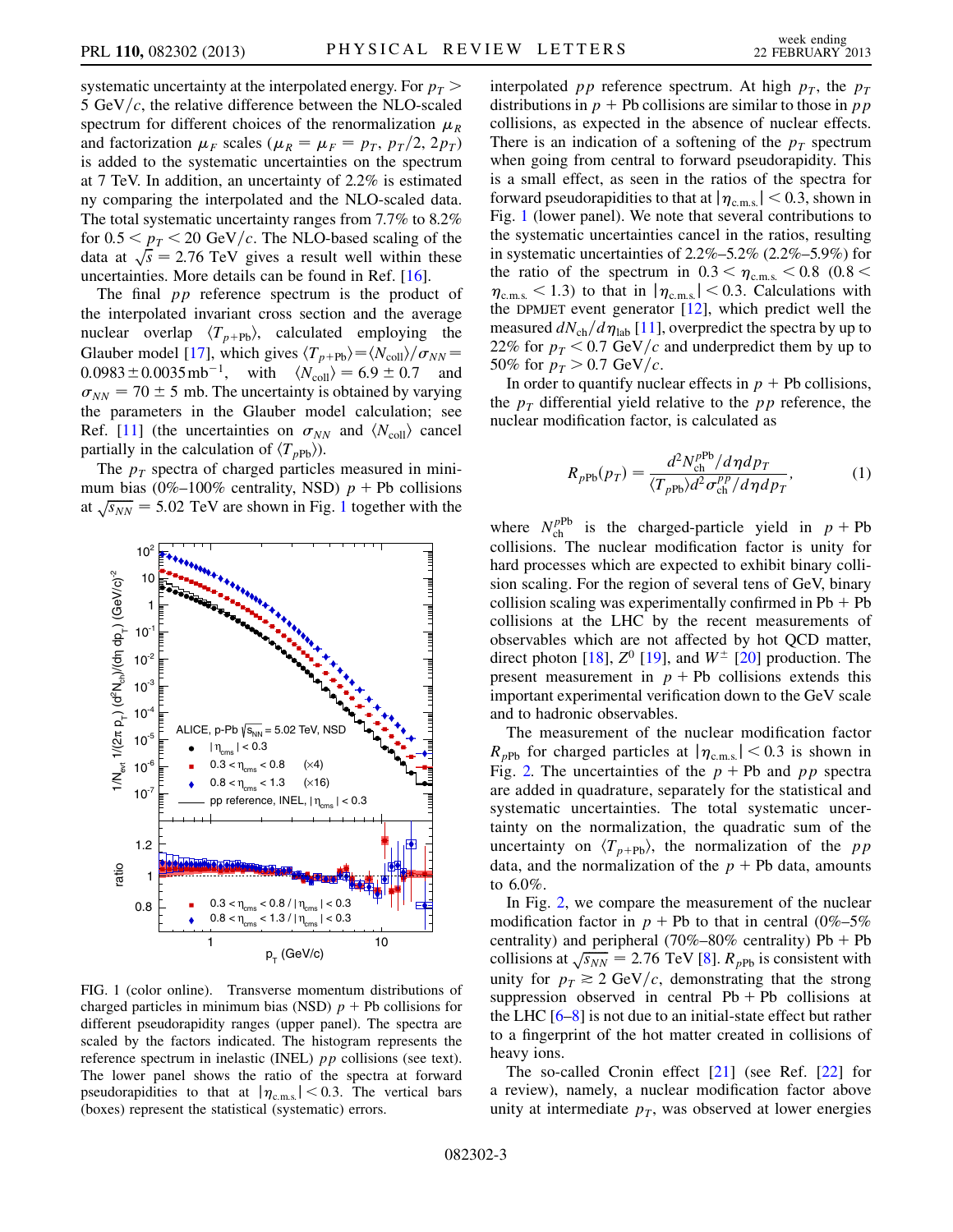<span id="page-3-0"></span>

FIG. 2 (color online). The nuclear modification factor of charged particles as a function of transverse momentum in charged particles as a function of transverse momentum in<br>minimum bias (NSD)  $p$  + Pb collisions at  $\sqrt{s_{NN}}$  = 5.02 TeV. The data for  $|\eta_{\rm c.m.s.}|$  < 0.3 are compared to measurements [\[8](#page-4-6)] in central (0%–5% centrality) and peripheral (70%–80%) Pb + Pb central (0%-5% centrality) and peripheral (70%-80%) Pb + Pb<br>collisions at  $\sqrt{s_{NN}}$  = 2.76 TeV. The statistical errors are represented by vertical bars, the systematic errors by (filled) boxes around data points. The relative systematic uncertainties on the normalization are shown as boxes around unity near  $p_T = 0$  for  $p + Pb$  (left box), peripheral Pb + Pb (middle box), and central  $Pb + Pb$  (right box).

in proton-nucleus collisions. In  $d + Au$  collisions at  $\sqrt{s_{NN}}$  = 200 GeV,  $R_{dAu}$  reached values of about 1.4 for charged hadrons in the  $p_T$  range of 3 to 5 GeV/c [[23](#page-5-2)–[26\]](#page-5-3). The present measurement clearly indicates a smaller magnitude of the Cronin effect at the LHC; the data are even consistent with no enhancement within systematic uncertainties.

Data in  $p + Pb$  are important also to provide constraints to models. For illustration, in Fig. [3](#page-3-1), the measurement of  $R_{pPb}$  at  $|\eta_{\text{c.m.s.}}|$  < 0.3 is compared to theoretical predictions. Note that the measurement is performed for NSD collisions. With the HIJING  $[14]$  and DPMJET  $[12]$ event generators, it is estimated that the inclusion of single-diffractive events would lead to a decrease of  $R_{pPb}$  by 3%–4%. Several predictions based on the saturation (color glass condensate, CGC) model are available [\[27–](#page-5-4)[29\]](#page-5-5). The calculations of Tribedy and Venugopalan [\[27\]](#page-5-4) are shown for two implementations (running coupling Balitsky-Kovchegov (rcBK) and impact parameter dependent dipole saturation (IP-Sat) models; see Ref. [\[27\]](#page-5-4) for details). The calculations within IP-Sat are consistent with the data, while those within rcBK slightly underpredict the measurement. The prediction of Albacete et al. [\[28\]](#page-5-6) for the rcBK Monte Carlo model (rcBK-MC) is consistent with the measurement within the rather large uncertainties of the model. The CGC calculations of

<span id="page-3-1"></span>

FIG. 3 (color online). Transverse momentum dependence of the nuclear modification factor  $R_{pPb}$  of charged particles meathe nuclear modification factor  $\kappa_{pPb}$  of charged particles measured in minimum bias (NSD)  $p + Pb$  collisions at  $\sqrt{s_{NN}} =$ 5.02 TeV. The ALICE data in  $|\eta_{\text{c.m.s.}}|$  < 0.3 (symbols) are compared to model calculations (bands or lines, see text for details). The vertical bars (boxes) show the statistical (systematic) errors. The relative systematic uncertainty on the normalization is shown as a box around unity near  $p_T = 0$ .

Rezaeian [\[29\]](#page-5-5), not included in Fig. [3](#page-3-1), are consistent with those of Refs. [\[27](#page-5-4)[,28\]](#page-5-6). The shadowing calculations of Helenius et al. [[30](#page-5-7)], performed at NLO with the EPS09s parton distribution functions, describe the data well (the calculations are for  $\pi^0$ ). The predictions by Kang *et al.* [\[31\]](#page-5-8), performed within a framework combining leading-order (LO) perturbative QCD (pQCD) and cold nuclear matter effects, show  $R_{pPb}$  values below unity for  $p_T \ge 6$  GeV/c, which is not supported by the data. The prediction from the HIJING 2.1 model [[32](#page-5-9)] describes, with shadowing, the trend seen in the data, although it seems that, with the present shadowing parameter  $s_g$ , the model underpredicts the data. The HIJING model implementation of decoherent hard collisions (DHCs) has a small influence on the results; the case of independent fragmentation is included for this model and improves agreement with data at intermediate  $p<sub>T</sub>$ . The comparisons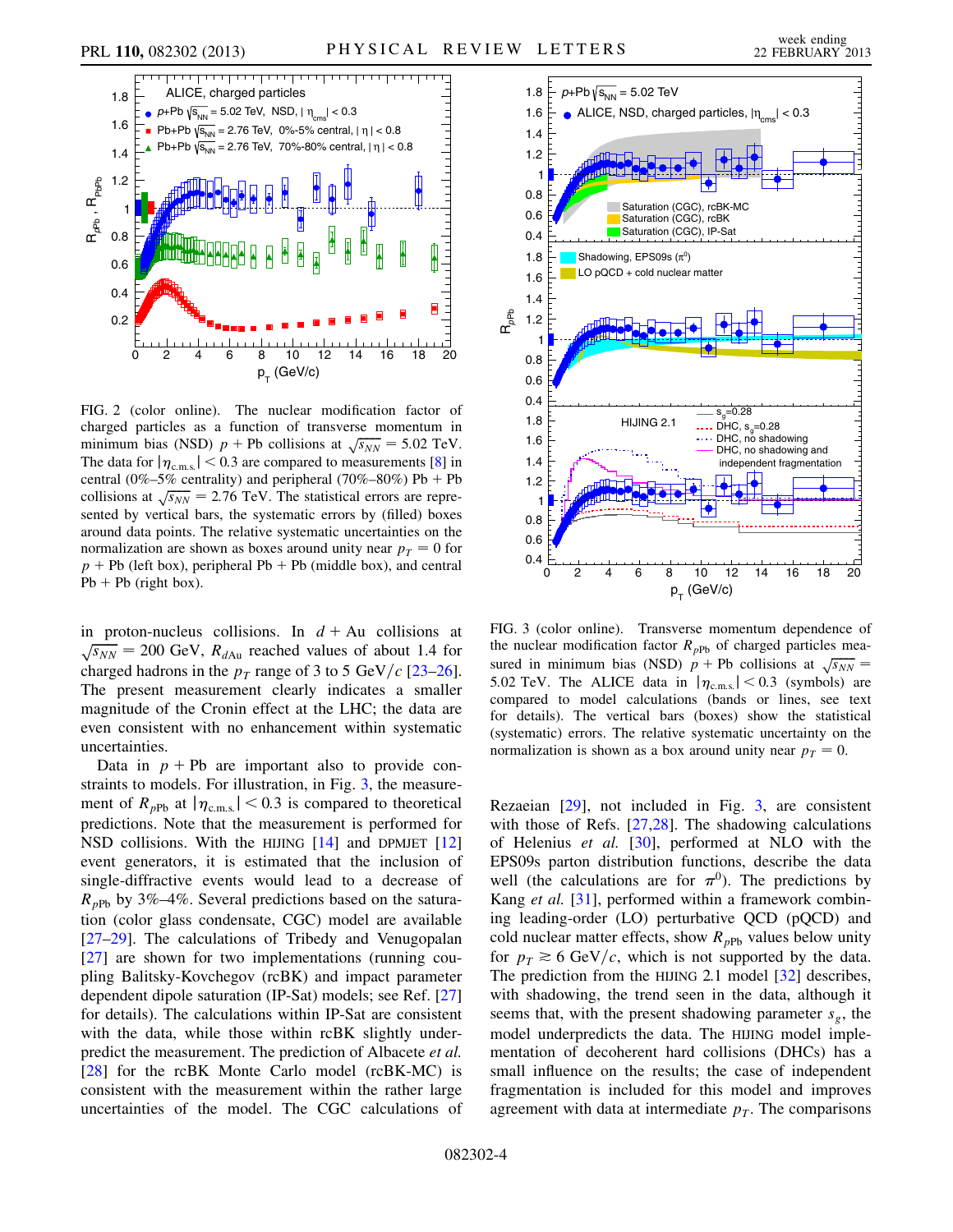in Fig. [3](#page-3-1) clearly illustrate that the data are crucial for the theoretical understanding of cold nuclear matter as probed in  $p + Pb$  collisions at the LHC.

In summary, we have reported measurements of the charged-particle  $p_T$  spectra and the nuclear modification factor in minimum bias (NSD)  $p + Pb$  collisions tion factor in minimum bias (NSD)  $p + Pb$  collisions<br>at  $\sqrt{s_{NN}} = 5.02$  TeV. The data, covering  $0.5 < p_T <$ 20 GeV/ $c$ , show a nuclear modification factor consistent with unity for  $p_T \geq 2 \text{ GeV}/c$ . This measurement indicates that the strong suppression of hadron production at high  $p_T$  observed at the LHC in Pb + Pb collisions is not due to an initial-state effect but is the fingerprint of jet quenching in hot QCD matter.

We would like to thank J. Albacete, A. Dumitru, I. Helenius, S. Roesler, P. Tribedy, R. Venugopalan, I. Vitev, X.-N. Wang, and their collaborators for useful input concerning their models. The ALICE Collaboration would like to thank all its engineers and technicians for their invaluable contributions to the construction of the experiment and the CERN accelerator teams for the outstanding performance of the LHC complex. The ALICE Collaboration acknowledges the following funding agencies for their support in building and running the ALICE detector: State Committee of Science, Calouste Gulbenkian Foundation from Lisbon and Swiss Fonds Kidagan, Armenia; Conselho Nacional de Desenvolvimento Científico e Tecnológico (CNPq), Financiadora de Estudos e Projetos (FINEP), Fundação de Amparo à Pesquisa do Estado de São Paulo (FAPESP); National Natural Science Foundation of China (NSFC), the Chinese Ministry of Education (CMOE), and the Ministry of Science and Technology of China (MSTC); Ministry of Education and Youth of the Czech Republic; Danish Natural Science Research Council, the Carlsberg Foundation, and the Danish National Research Foundation; The European Research Council under the European Community's Seventh Framework Programme; Helsinki Institute of Physics and the Academy of Finland; French CNRS-IN2P3, the ''Region Pays de Loire,'' ''Region Alsace,'' ''Region Auvergne,'' and CEA, France; German BMBF and the Helmholtz Association; General Secretariat for Research and Technology, Ministry of Development, Greece; Hungarian OTKA and National Office for Research and Technology (NKTH); Department of Atomic Energy and Department of Science and Technology of the Government of India; Istituto Nazionale di Fisica Nucleare (INFN) and Centro Fermi—Museo Storico della Fisica e Centro Studi e Ricerche ''Enrico Fermi,'' Italy; MEXT Grant-in-Aid for Specially Promoted Research, Japan; Joint Institute for Nuclear Research, Dubna; National Research Foundation of Korea (NRF); CONACYT, DGAPA, México, ALFA-EC, and the HELEN Program (High-Energy physics Latin-American-European Network); Stichting voor Fundamenteel Onderzoek der Materie (FOM) and the Nederlandse Organisatie voor Wetenschappelijk Onderzoek (NWO), Netherlands; Research Council of Norway (NFR); Polish Ministry of Science and Higher Education; National Authority for Scientific Research—NASR (Autoritatea Națională pentru Cercetare Științifică—ANCS); Ministry of Education and Science of Russian Federation, International Science and Technology Center, Russian Academy of Sciences, Russian Federal Agency of Atomic Energy, Russian Federal Agency for Science and Innovations, and CERN-INTAS; Ministry of Education of Slovakia; Department of Science and Technology, South Africa; CIEMAT, EELA, Ministerio de Educación y Ciencia of Spain, Xunta de Galicia (Consellería de Educación), CEADEN, Cubaenergía, Cuba, and IAEA (International Atomic Energy Agency); Swedish Research Council (VR) and Knut & Alice Wallenberg Foundation (KAW); Ukraine Ministry of Education and Science; United Kingdom Science and Technology Facilities Council (STFC); the United States Department of Energy, the United States National Science Foundation, the State of Texas, and the State of Ohio.

- <span id="page-4-1"></span><span id="page-4-0"></span>[1] C. Salgado et al., J. Phys. G 39[, 015010 \(2012\)](http://dx.doi.org/10.1088/0954-3899/39/1/015010).
- <span id="page-4-2"></span>[2] B. Muller, J. Schukraft, and B. Wyslouch, [Annu. Rev.](http://dx.doi.org/10.1146/annurev-nucl-102711-094910) [Nucl. Part. Sci.](http://dx.doi.org/10.1146/annurev-nucl-102711-094910) 62, 361 (2012).
- <span id="page-4-3"></span>[3] J. Bjorken, Fermilab Report No. FERMILAB-PUB-82- 059-THY, 1982.
- <span id="page-4-4"></span>[4] K. Adcox et al. (PHENIX Collaboration), [Phys. Rev. Lett.](http://dx.doi.org/10.1103/PhysRevLett.88.022301) 88[, 022301 \(2001\)](http://dx.doi.org/10.1103/PhysRevLett.88.022301).
- <span id="page-4-5"></span>[5] C. Adler et al. (STAR Collaboration), *[Phys. Rev. Lett.](http://dx.doi.org/10.1103/PhysRevLett.89.202301)* 89, [202301 \(2002\).](http://dx.doi.org/10.1103/PhysRevLett.89.202301)
- <span id="page-4-7"></span>[6] K. Aamodt et al. (ALICE Collaboration), [Phys. Lett. B](http://dx.doi.org/10.1016/j.physletb.2010.12.020) 696[, 30 \(2011\)](http://dx.doi.org/10.1016/j.physletb.2010.12.020).
- <span id="page-4-6"></span>[7] S. Chatrchyan et al. (CMS Collaboration), [Eur. Phys. J. C](http://dx.doi.org/10.1140/epjc/s10052-012-1945-x) 72[, 1945 \(2012\).](http://dx.doi.org/10.1140/epjc/s10052-012-1945-x)
- <span id="page-4-9"></span><span id="page-4-8"></span>[8] B. Abelev et al. (ALICE Collaboration), [arXiv:1208.2711.](http://arXiv.org/abs/1208.2711)
- [9] G. Aad et al. (ATLAS Collaboration), [arXiv:1208.1967.](http://arXiv.org/abs/1208.1967)
- <span id="page-4-10"></span>[10] K. Aamodt et al. (ALICE Collaboration), [JINST](http://dx.doi.org/10.1088/1748-0221/3/08/S08002) 3, [S08002 \(2008\)](http://dx.doi.org/10.1088/1748-0221/3/08/S08002).
- <span id="page-4-12"></span><span id="page-4-11"></span>[11] B. Abelev et al. (ALICE Collaboration), [arXiv:1210.3615.](http://arXiv.org/abs/1210.3615)
- <span id="page-4-13"></span>[12] S. Roesler, R. Engel, and J. Ranft, [arXiv:hep-ph/0012252.](http://arXiv.org/abs/hep-ph/0012252)
- [13] R. Brun et al., CERN Report No. W5013, 1994.
- <span id="page-4-14"></span>[14] X.-N. Wang and M. Gyulassy, *[Phys. Rev. D](http://dx.doi.org/10.1103/PhysRevD.44.3501)* 44, 3501 [\(1991\)](http://dx.doi.org/10.1103/PhysRevD.44.3501).
- <span id="page-4-16"></span><span id="page-4-15"></span>[15] R. Sassot, P. Zurita, and M. Stratmann, *[Phys. Rev. D](http://dx.doi.org/10.1103/PhysRevD.82.074011)* 82, [074011 \(2010\).](http://dx.doi.org/10.1103/PhysRevD.82.074011)
- [16] B. Abelev *et al.* (ALICE Collaboration) (to be published).
- <span id="page-4-17"></span>[17] B. Alver, M. Baker, C. Loizides, and P. Steinberg, [arXiv:0805.4411.](http://arXiv.org/abs/0805.4411)
- <span id="page-4-18"></span>[18] S. Chatrchyan et al. (CMS Collaboration), *[Phys. Lett. B](http://dx.doi.org/10.1016/j.physletb.2012.02.077)* 710[, 256 \(2012\).](http://dx.doi.org/10.1016/j.physletb.2012.02.077)
- <span id="page-4-19"></span>[19] S. Chatrchyan et al. (CMS Collaboration), *[Phys. Rev. Lett.](http://dx.doi.org/10.1103/PhysRevLett.106.212301)* 106[, 212301 \(2011\)](http://dx.doi.org/10.1103/PhysRevLett.106.212301).
- [20] S. Chatrchyan et al. (CMS Collaboration), *[Phys. Lett. B](http://dx.doi.org/10.1016/j.physletb.2012.07.025)* 715[, 66 \(2012\)](http://dx.doi.org/10.1016/j.physletb.2012.07.025).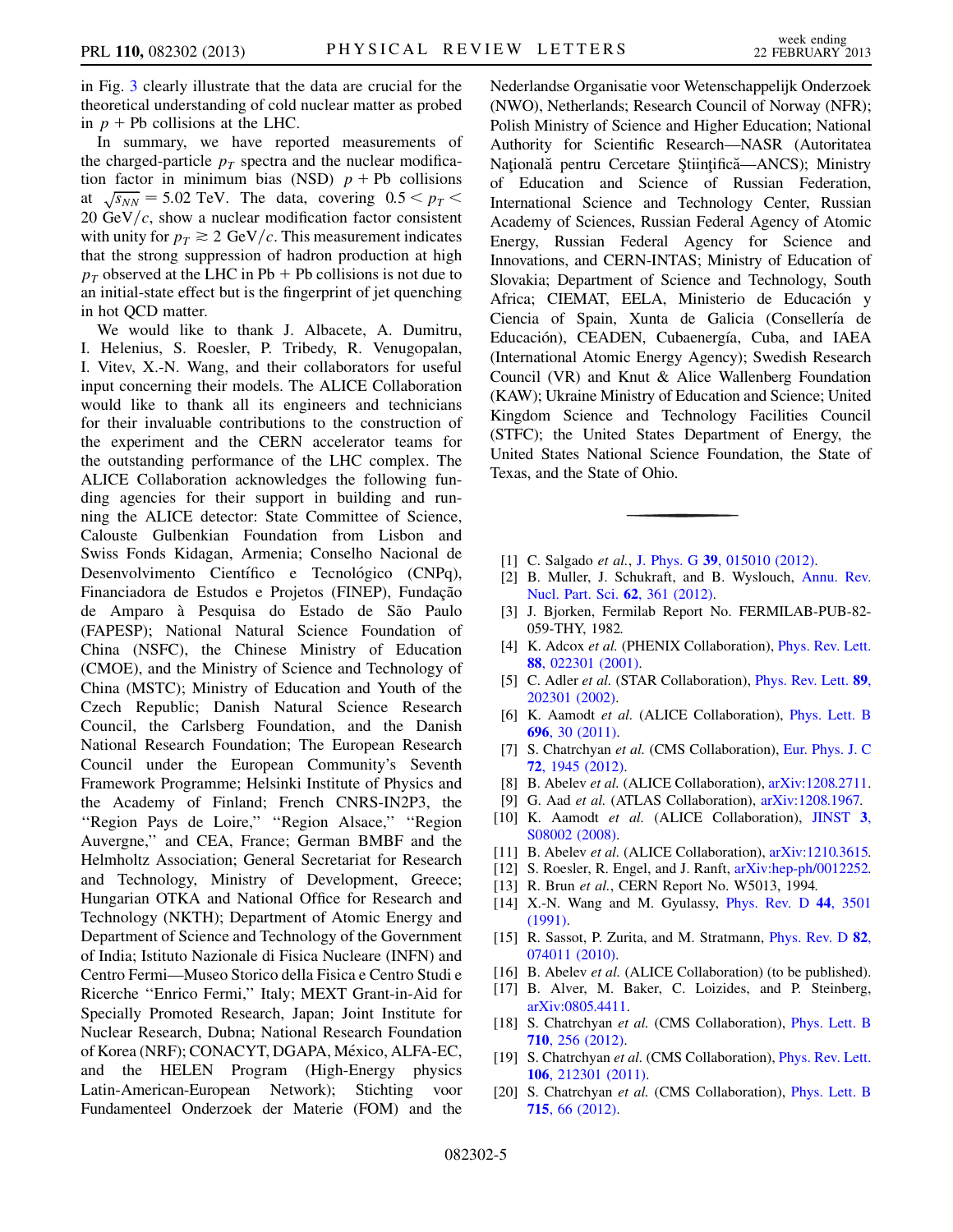- <span id="page-5-0"></span>[21] J. W. Cronin, H. Frisch, M. Shochet, J. Boymond, P. Piroué, and R. Sumner, *Phys. Rev. D 11, 3105 (1975)*.
- <span id="page-5-1"></span>[22] A. Accardi, [arXiv:hep-ph/0212148.](http://arXiv.org/abs/hep-ph/0212148)
- <span id="page-5-2"></span>[23] S. Adler et al. (PHENIX Collaboration), [Phys. Rev. Lett.](http://dx.doi.org/10.1103/PhysRevLett.91.072303) 91[, 072303 \(2003\)](http://dx.doi.org/10.1103/PhysRevLett.91.072303).
- [24] J. Adams et al. (STAR Collaboration), *[Phys. Rev. Lett.](http://dx.doi.org/10.1103/PhysRevLett.91.072304)* 91, [072304 \(2003\)](http://dx.doi.org/10.1103/PhysRevLett.91.072304).
- [25] I. Arsene et al. (BRAHMS Collaboration), [Phys. Rev.](http://dx.doi.org/10.1103/PhysRevLett.91.072305) Lett. 91[, 072305 \(2003\)](http://dx.doi.org/10.1103/PhysRevLett.91.072305).
- <span id="page-5-3"></span>[26] B. Back et al. (PHOBOS Collaboration), *[Phys. Rev. C](http://dx.doi.org/10.1103/PhysRevC.70.061901)* 70, [061901 \(2004\)](http://dx.doi.org/10.1103/PhysRevC.70.061901).
- <span id="page-5-4"></span>[27] P. Tribedy and R. Venugopalan, [Phys. Lett. B](http://dx.doi.org/10.1016/j.physletb.2012.02.047) 710, 125 [\(2012\)](http://dx.doi.org/10.1016/j.physletb.2012.02.047).
- <span id="page-5-6"></span>[28] J.L. Albacete, A. Dumitru, H. Fujii, and Y. Nara, [Nucl.](http://dx.doi.org/10.1016/j.nuclphysa.2012.09.012) Phys. A897[, 1 \(2013\)](http://dx.doi.org/10.1016/j.nuclphysa.2012.09.012).
- <span id="page-5-5"></span>[29] A. H. Rezaeian, *Phys. Lett. B* **718**[, 1058 \(2013\).](http://dx.doi.org/10.1016/j.physletb.2012.11.066)
- <span id="page-5-7"></span>[30] I. Helenius, K. J. Eskola, H. Honkanen, and C. A. Salgado, [J. High Energy Phys. 07 \(2012\) 073.](http://dx.doi.org/10.1007/JHEP07(2012)073)
- <span id="page-5-8"></span>[31] Z.-B. Kang, I. Vitev, and H. Xing, *[Phys. Lett. B](http://dx.doi.org/10.1016/j.physletb.2012.10.046)* **718**, 482 [\(2012\)](http://dx.doi.org/10.1016/j.physletb.2012.10.046).
- <span id="page-5-9"></span>[32] R. Xu, W.-T. Deng, and X.-N. Wang, *[Phys. Rev. C](http://dx.doi.org/10.1103/PhysRevC.86.051901)* 86, [051901 \(2012\).](http://dx.doi.org/10.1103/PhysRevC.86.051901)

B. Abelev,<sup>1</sup> J. Adam,<sup>2</sup> D. Adamová,<sup>3</sup> A. M. Adare,<sup>4</sup> M. M. Aggarwal,<sup>5</sup> G. Aglieri Rinella,<sup>6</sup> M. Agnello,<sup>7</sup> A. G. Agocs,<sup>8</sup> A. Agostinelli,<sup>9</sup> Z. Ahammed,<sup>10</sup> N. Ahmad,<sup>11</sup> A. Ahmad Masoodi,<sup>11</sup> S. A. Ahn,<sup>12</sup> S. U. Ahn,<sup>13,12</sup> M. Ajaz,<sup>14</sup> A. Akindinov,<sup>15</sup> D. Aleksandrov,<sup>16</sup> B. Alessandro,<sup>7</sup> A. Alici,<sup>17,18</sup> A. Alkin,<sup>19</sup> E. Almaráz Aviña,<sup>20</sup> J. Alme,<sup>21</sup> T. Alt,<sup>22</sup> V. Altini,<sup>23</sup> S. Altinpinar,<sup>24</sup> I. Altsybeev,<sup>25</sup> C. Andrei,<sup>26</sup> A. Andronic,<sup>27</sup> V. Anguelov,<sup>28</sup> J. Anielski,<sup>29</sup> C. Anson,<sup>30</sup> T. Antičić,<sup>31</sup> F. Antinori,<sup>32</sup> P. Antonioli,<sup>17</sup> L. Aphecetche,<sup>33</sup> H. Appelshäuser,<sup>34</sup> N. Arbor,<sup>35</sup> S. Arcelli,<sup>9</sup> A. Arend,<sup>34</sup> N. Armesto,<sup>36</sup> R. Arnaldi,<sup>7</sup> T. Aronsson,<sup>4</sup> I. C. Arsene,<sup>27</sup> M. Arslandok,<sup>34</sup> A. Asryan,<sup>25</sup> A. Augustinus, <sup>6</sup> R. Averbeck, <sup>27</sup> T. C. Awes, <sup>37</sup> J. Äystö, <sup>38</sup> M. D. Azmi, <sup>11,39</sup> M. Bach, <sup>22</sup> A. Badalà, <sup>40</sup> Y. W. Baek, <sup>41,13</sup> R. Bailhache, <sup>34</sup> R. Bala, <sup>42,7</sup> R. Baldini Ferroli, <sup>18</sup> A. Baldisseri, <sup>43</sup> F. Baltasar Dos Santos Pedrosa, <sup>6</sup> J. Bán, <sup>44</sup> R. C. Baral,<sup>45</sup> R. Barbera,<sup>46</sup> F. Barile,<sup>23</sup> G. G. Barnaföldi,<sup>8</sup> L. S. Barnby,<sup>47</sup> V. Barret,<sup>41</sup> J. Bartke,<sup>48</sup> M. Basile,<sup>9</sup> N. Bastid,<sup>41</sup> S. Basu,<sup>10</sup> B. Bathen,<sup>29</sup> G. Batigne,<sup>33</sup> B. Batyunya,<sup>49</sup> C. Baumann,<sup>34</sup> I. G. Bearden,<sup>50</sup> H. Beck,<sup>34</sup> N. K. Behera,<sup>51</sup> I. Belikov,<sup>52</sup> F. Bellini,<sup>9</sup> R. Bellwied,<sup>53</sup> E. Belmont-Moreno,<sup>20</sup> G. Bencedi,<sup>8</sup> S. Beole,<sup>54</sup> I. Berceanu,<sup>26</sup> A. Bercuci,<sup>26</sup> Y. Berdnikov,<sup>55</sup> D. Berenyi,<sup>8</sup> A. A. E. Bergognon,<sup>33</sup> D. Berzano,<sup>54,7</sup> L. Betev,<sup>6</sup> A. Bhasin,<sup>42</sup> A. K. Bhati,<sup>5</sup> J. Bhom,<sup>56</sup> L. Bianchi,<sup>54</sup> N. Bianchi,<sup>57</sup> J. Bielčík,<sup>2</sup> J. Bielčíková,<sup>3</sup> A. Bilandzic,<sup>50</sup> S. Bjelogrlic,<sup>58</sup> F. Blanco,<sup>53</sup> F. Blanco,<sup>59</sup> D. Blau,<sup>16</sup> C. Blume,<sup>34</sup> M. Boccioli,<sup>6</sup> S. Böttger,<sup>60</sup> A. Bogdanov,<sup>61</sup> H. Bøggild,<sup>50</sup> M. Bogolyubsky,<sup>62</sup> L. Boldizsár,<sup>8</sup> M. Bombara,<sup>63</sup> J. Book,<sup>34</sup> H. Borel,<sup>43</sup> A. Borissov,<sup>64</sup> F. Bossú,<sup>39</sup> M. Botje,<sup>65</sup> E. Botta,<sup>54</sup> E. Braidot,<sup>66</sup> P. Braun-Munzinger,<sup>27</sup> M. Bregant,<sup>33</sup> T. Breitner,<sup>60</sup> T. A. Browning,<sup>67</sup> M. Broz,  $^{68}$  R. Brun,  $^6$  E. Bruna,  $^{54,7}$  G. E. Bruno,  $^{23}$  D. Budnikov,  $^{69}$  H. Buesching,  $^{34}$  S. Bufalino,  $^{54,7}$  P. Buncic,  $^{66}$ O. Busch,<sup>28</sup> Z. Buthelezi,<sup>39</sup> D. Caballero Orduna,<sup>4</sup> D. Caffarri,<sup>70,32</sup> X. Cai,<sup>71</sup> H. Caines,<sup>4</sup> E. Calvo Villar,<sup>72</sup> P. Camerini,<sup>73</sup> V. Canoa Roman,<sup>74</sup> G. Cara Romeo,<sup>17</sup> W. Carena,<sup>6</sup> F. Carena,<sup>6</sup> N. Carlin Filho,<sup>75</sup> F. Carminati,<sup>6</sup> A. Casanova Díaz,<sup>57</sup> J. Castillo Castellanos,<sup>43</sup> J. F. Castillo Hernandez,<sup>27</sup> E. A. R. Casula,<sup>76</sup> V. Catanescu,<sup>26</sup> C. Cavicchioli,<sup>6</sup> C. Ceballos Sanchez,<sup>77</sup> J. Cepila,<sup>2</sup> P. Cerello,<sup>7</sup> B. Chang,<sup>38,78</sup> S. Chapeland,<sup>6</sup> J. L. Charvet,<sup>43</sup> S. Chattopadhyay,<sup>79</sup> S. Chattopadhyay,<sup>10</sup> I. Chawla,<sup>5</sup> M. Cherney,<sup>80</sup> C. Cheshkov,<sup>6,81</sup> B. Cheynis,<sup>81</sup> V. Chibante Barroso,<sup>6</sup> D. D. Chinellato,<sup>53</sup> P. Chochula,<sup>6</sup> M. Chojnacki,<sup>50,58</sup> S. Choudhury,<sup>10</sup> P. Christakoglou,<sup>65</sup> C. H. Christensen,<sup>50</sup> P. Christiansen,<sup>82</sup> T. Chujo,<sup>56</sup> S. U. Chung,<sup>83</sup> C. Cicalo,<sup>84</sup> L. Cifarelli,<sup>9,6,18</sup> F. Cindolo,<sup>17</sup> J. Cleymans,<sup>39</sup> F. Coccetti,<sup>18</sup> F. Colamaria,<sup>23</sup> D. Colella,<sup>23</sup> A. Collu,<sup>76</sup> G. Conesa Balbastre,<sup>35</sup> Z. Conesa del Valle,<sup>6</sup> M. E. Connors,<sup>4</sup> G. Contin,<sup>73</sup> J. G. Contreras,<sup>74</sup> T. M. Cormier,<sup>64</sup> Y. Corrales Morales,<sup>54</sup> P. Cortese,<sup>85</sup> I. Cortés Maldonado,<sup>86</sup> M. R. Cosentino,<sup>66</sup> F. Costa,<sup>6</sup> M. E. Cotallo,<sup>59</sup> E. Crescio,<sup>74</sup> P. Crochet,<sup>41</sup> E. Cruz Alaniz,<sup>20</sup> E. Cuautle,  $^{87}$  L. Cunqueiro,  $^{57}$  A. Dainese,  $^{70,32}$  H. H. Dalsgaard,  $^{50}$  A. Danu,  $^{88}$  I. Das,  $^{89}$  D. Das,  $^{79}$  K. Das,  $^{79}$  S. Das,  $^{90}$ A. Dash,  $91$  S. Dash,  $51$  S. De,  $10$  G. O. V. de Barros,  $75$  A. De Caro,  $92,18$  G. de Cataldo,  $93$  J. de Cuveland,  $22$  A. De Falco,  $76$ D. De Gruttola,<sup>92</sup> H. Delagrange,<sup>33</sup> A. Deloff,<sup>94</sup> N. De Marco,<sup>7</sup> E. Dénes,<sup>8</sup> S. De Pasquale,<sup>92</sup> A. Deppman,<sup>75</sup> G. D. Erasmo,<sup>23</sup> R. de Rooij,<sup>58</sup> M. A. Diaz Corchero,<sup>59</sup> D. Di Bari,<sup>23</sup> T. Dietel,<sup>29</sup> C. Di Giglio,<sup>23</sup> S. Di Liberto,<sup>95</sup> A. Di Mauro, <sup>6</sup> P. Di Nezza, <sup>57</sup> R. Divià, <sup>6</sup> Ø. Djuvsland, <sup>24</sup> A. Dobrin, <sup>64,82</sup> T. Dobrowolski, <sup>94</sup> B. Dönigus, <sup>27</sup> O. Dordic, <sup>96</sup> O. Driga, <sup>33</sup> A. K. Dubey, <sup>10</sup> A. Dubla, <sup>58</sup> L. Ducroux, <sup>81</sup> P. Dupieux, <sup>41</sup> A. K. Dutta Majumdar, <sup>79</sup> M. R. Dutta Majumdar, <sup>10</sup> D. Elia, <sup>93</sup> D. Emschermann, <sup>29</sup> H. Engel, <sup>60</sup> B. Erazmus, <sup>6,33</sup> H. A. Erdal, <sup>21</sup> B. Espagnon, <sup>89</sup> M. Estienne,<sup>33</sup> S. Esumi,<sup>56</sup> D. Evans,<sup>47</sup> G. Eyyubova,<sup>96</sup> D. Fabris,<sup>70,32</sup> J. Faivre,<sup>35</sup> D. Falchieri,<sup>9</sup> A. Fantoni,<sup>57</sup> M. Fasel, $^{27,28}$  R. Fearick, $^{39}$  D. Fehlker, $^{24}$  L. Feldkamp, $^{29}$  D. Felea, $^{88}$  A. Feliciello, $^7$  B. Fenton-Olsen, $^{66}$  G. Feofilov, $^{25}$ A. Fernández Téllez, <sup>86</sup> A. Ferretti,<sup>54</sup> A. Festanti,<sup>70</sup> J. Figiel,<sup>48</sup> M. A. S. Figueredo,<sup>75</sup> S. Filchagin,<sup>69</sup> D. Finogeev,<sup>97</sup> F. M. Fionda,<sup>23</sup> E. M. Fiore,<sup>23</sup> M. Floris,<sup>6</sup> S. Foertsch,<sup>39</sup> P. Foka,<sup>27</sup> S. Fokin,<sup>16</sup> E. Fragiacomo,<sup>98</sup> A. Francescon,<sup>6,70</sup> U. Frankenfeld,<sup>27</sup> U. Fuchs,<sup>6</sup> C. Furget,<sup>35</sup> M. Fusco Girard,<sup>92</sup> J. J. Gaardhøje,<sup>50</sup> M. Gagliardi,<sup>54</sup> A. Gago,<sup>72</sup> M. Gallio,<sup>54</sup> D. R. Gangadharan,<sup>30</sup> P. Ganoti,<sup>37</sup> C. Garabatos,<sup>27</sup> E. Garcia-Solis,<sup>99</sup> I. Garishvili,<sup>1</sup> J. Gerhard,<sup>22</sup>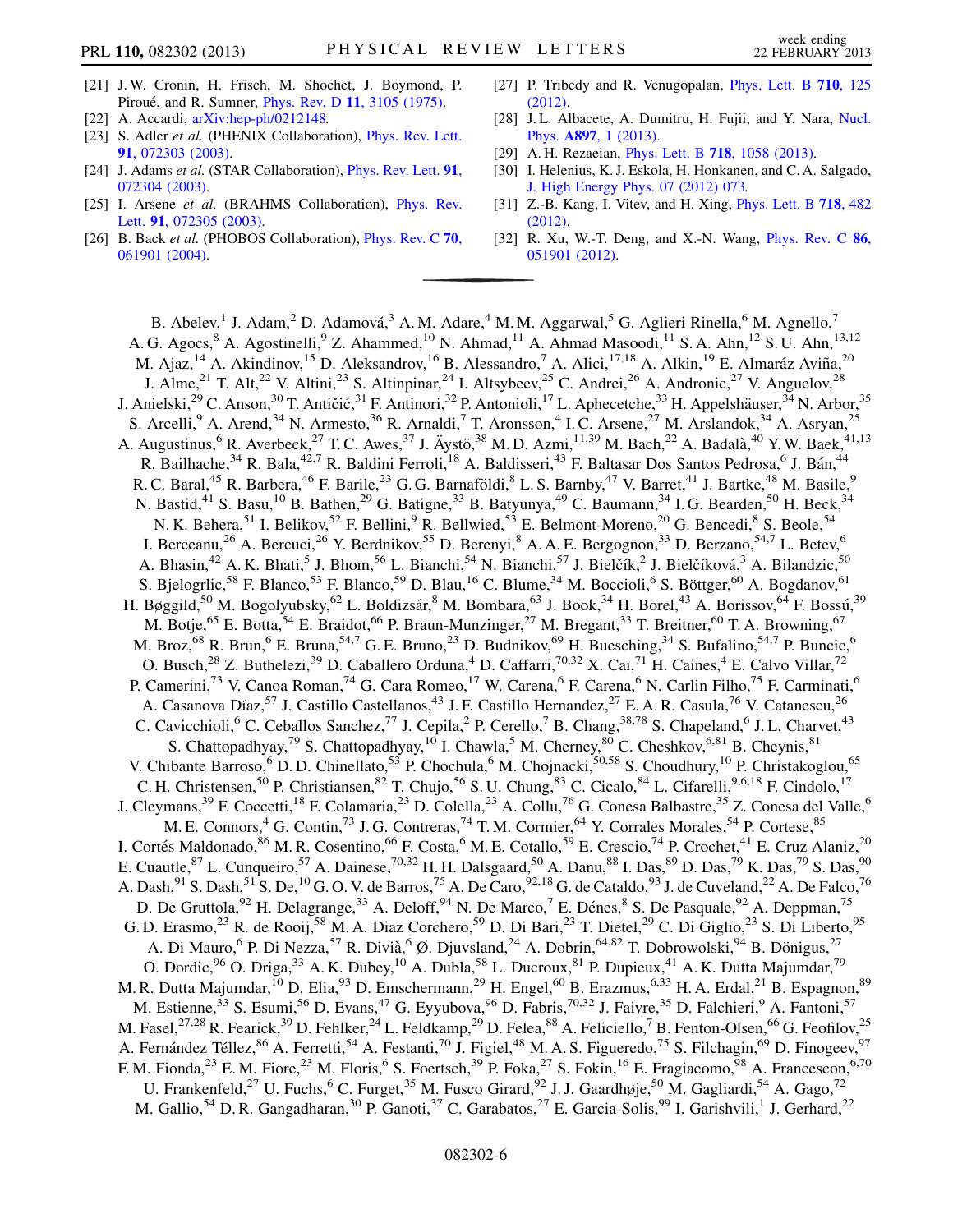M. Germain,<sup>33</sup> C. Geuna,<sup>43</sup> M. Gheata,<sup>88,6</sup> A. Gheata,<sup>6</sup> P. Ghosh,<sup>10</sup> P. Gianotti,<sup>57</sup> M. R. Girard,<sup>100</sup> P. Giubellino,<sup>6</sup> E. Gladysz-Dziadus, <sup>48</sup> P. Glässel, <sup>28</sup> R. Gomez,  $^{101,74}$  E. G. Ferreiro,  $^{36}$  L. H. González-Trueba,  $^{20}$ P. González-Zamora,<sup>59</sup> S. Gorbunov,<sup>22</sup> A. Goswami,<sup>102</sup> S. Gotovac,<sup>103</sup> L. K. Graczykowski,<sup>100</sup> R. Grajcarek,<sup>28</sup> A. Grelli,<sup>58</sup> C. Grigoras,<sup>6</sup> A. Grigoras,<sup>6</sup> V. Grigoriev,<sup>61</sup> S. Grigoryan,<sup>49</sup> A. Grigoryan,<sup>104</sup> B. Grinyov,<sup>19</sup> N. Grion,<sup>98</sup> P. Gros, <sup>82</sup> J. F. Grosse-Oetringhaus, <sup>6</sup> J.-Y. Grossiord, <sup>81</sup> R. Grosso, <sup>6</sup> F. Guber, <sup>97</sup> R. Guernane, <sup>35</sup> C. Guerra Gutierrez, <sup>72</sup> B. Guerzoni,<sup>9</sup> M. Guilbaud,<sup>81</sup> K. Gulbrandsen,<sup>50</sup> H. Gulkanyan,<sup>104</sup> T. Gunji,<sup>105</sup> A. Gupta,<sup>42</sup> R. Gupta,<sup>42</sup> Ø. Haaland, $^{24}$  C. Hadjidakis, $^{89}$  M. Haiduc, $^{88}$  H. Hamagaki, $^{105}$  G. Hamar, $^8$  B. H. Han, $^{106}$  L. D. Hanratty, $^{47}$ A. Hansen,<sup>50</sup> Z. Harmanová-Tóthová,<sup>63</sup> J. W. Harris,<sup>4</sup> M. Hartig,<sup>34</sup> A. Harton,<sup>99</sup> D. Hasegan,<sup>88</sup> D. Hatzifotiadou,<sup>17</sup> S. Hayashi, $^{105}$  A. Hayrapetyan, $^{6,104}$  S. T. Heckel, $^{34}$  M. Heide, $^{29}$  H. Helstrup, $^{21}$  A. Herghelegiu, $^{26}$  G. Herrera Corral, $^{74}$ N. Herrmann,<sup>28</sup> B. A. Hess,<sup>107</sup> K. F. Hetland,<sup>21</sup> B. Hicks,<sup>4</sup> B. Hippolyte,<sup>52</sup> Y. Hori,<sup>105</sup> P. Hristov,<sup>6</sup> I. Hřivnáčová,<sup>89</sup> M. Huang,<sup>24</sup> T. J. Humanic,<sup>30</sup> D. S. Hwang,<sup>106</sup> R. Ichou,<sup>41</sup> R. Ilkaev,<sup>69</sup> I. Ilkiv,<sup>94</sup> M. Inaba,<sup>56</sup> E. Incani,<sup>76</sup> G. M. Innocenti,<sup>54</sup> P. G. Innocenti,<sup>6</sup> M. Ippolitov,<sup>16</sup> M. Irfan,<sup>11</sup> C. Ivan,<sup>27</sup> A. Ivanov,<sup>25</sup> M. Ivanov,<sup>27</sup> V. Ivanov,<sup>55</sup> O. Ivanytskyi,<sup>19</sup> A. Jachołkowski,<sup>46</sup> P. M. Jacobs,<sup>66</sup> H. J. Jang,<sup>12</sup> M. A. Janik,<sup>100</sup> R. Janik,<sup>68</sup> P. H. S. Y. Jayarathna,<sup>53</sup> S. Jena,<sup>51</sup> D. M. Jha,<sup>64</sup> R. T. Jimenez Bustamante,<sup>87</sup> P. G. Jones,<sup>47</sup> H. Jung,<sup>13</sup> A. Jusko,<sup>47</sup> A. B. Kaidalov,<sup>15</sup> S. Kalcher,<sup>22</sup> P. Kaliñak,<sup>44</sup> T. Kalliokoski,<sup>38</sup> A. Kalweit,<sup>108,6</sup> J. H. Kang,<sup>78</sup> V. Kaplin,<sup>61</sup> A. Karasu Uysal,<sup>6,109,110</sup> O. Karavichev, <sup>97</sup> T. Karavicheva, <sup>97</sup> E. Karpechev, <sup>97</sup> A. Kazantsev, <sup>16</sup> U. Kebschull, <sup>60</sup> R. Keidel, <sup>111</sup> S. A. Khan, <sup>10</sup> P. Khan,<sup>79</sup> K. H. Khan,<sup>14</sup> M. M. Khan,<sup>11</sup> A. Khanzadeev,<sup>55</sup> Y. Kharlov,<sup>62</sup> B. Kileng,<sup>21</sup> D. J. Kim,<sup>38</sup> T. Kim,<sup>78</sup> D. W. Kim, <sup>13, 12</sup> J. H. Kim, <sup>106</sup> J. S. Kim, <sup>13</sup> M. Kim, <sup>13</sup> M. Kim, <sup>78</sup> S. Kim, <sup>106</sup> B. Kim, <sup>78</sup> S. Kirsch, <sup>22</sup> I. Kisel, <sup>22</sup> S. Kiselev,<sup>15</sup> A. Kisiel,<sup>100</sup> J. L. Klay,<sup>112</sup> J. Klein,<sup>28</sup> C. Klein-Bösing,<sup>29</sup> M. Kliemant,<sup>34</sup> A. Kluge,<sup>6</sup> M. L. Knichel,<sup>27</sup> A. G. Knospe,<sup>113</sup> M. K. Köhler,<sup>27</sup> T. Kollegger,<sup>22</sup> A. Kolojvari,<sup>25</sup> V. Kondratiev,<sup>25</sup> N. Kondratyeva,<sup>61</sup> A. Konevskikh,<sup>97</sup> R. Kour,<sup>47</sup> V. Kovalenko,<sup>25</sup> M. Kowalski,<sup>48</sup> S. Kox,<sup>35</sup> G. Koyithatta Meethaleveedu,<sup>51</sup> J. Kral,<sup>38</sup> I. Králik,<sup>44</sup> F. Kramer,<sup>34</sup> A. Kravčáková,<sup>63</sup> T. Krawutschke,<sup>28,114</sup> M. Krelina,<sup>2</sup> M. Kretz,<sup>22</sup> M. Krivda,<sup>47,44</sup> F. Krizek,<sup>38</sup> M. Krus,<sup>2</sup> E. Kryshen,<sup>55</sup> M. Krzewicki,<sup>27</sup> Y. Kucheriaev,<sup>16</sup> T. Kugathasan,<sup>6</sup> C. Kuhn,<sup>52</sup> P. G. Kuijer,<sup>65</sup> I. Kulakov,<sup>34</sup> J. Kumar,<sup>51</sup> P. Kurashvili,<sup>94</sup> A. Kurepin,<sup>97</sup> A. B. Kurepin,<sup>97</sup> A. Kuryakin,<sup>69</sup> S. Kushpil,<sup>3</sup> V. Kushpil,<sup>3</sup> H. Kvaerno,<sup>96</sup> M. J. Kweon,<sup>28</sup> Y. Kwon,<sup>78</sup> P. Ladrón de Guevara,<sup>87</sup> I. Lakomov,<sup>89</sup> R. Langoy,<sup>24</sup> S. L. La Pointe,<sup>58</sup> C. Lara, <sup>60</sup> A. Lardeux, <sup>33</sup> P. La Rocca, <sup>46</sup> R. Lea, <sup>73</sup> M. Lechman, <sup>6</sup> S. C. Lee, <sup>13</sup> G. R. Lee, <sup>47</sup> K. S. Lee, <sup>13</sup> I. Legrand, <sup>6</sup> J. Lehnert,<sup>34</sup> M. Lenhardt,<sup>27</sup> V. Lenti,<sup>93</sup> H. León,<sup>20</sup> M. Leoncino,<sup>7</sup> I. León Monzón,<sup>101</sup> H. León Vargas,<sup>34</sup> P. Lévai,<sup>8</sup> J. Lien,<sup>24</sup> R. Lietava,<sup>47</sup> S. Lindal,<sup>96</sup> V. Lindenstruth,<sup>22</sup> C. Lippmann,<sup>27,6</sup> M. A. Lisa,<sup>30</sup> H. M. Ljunggren,<sup>82</sup> P. I. Loenne,<sup>24</sup> V. R. Loggins,<sup>64</sup> V. Loginov,<sup>61</sup> D. Lohner,<sup>28</sup> C. Loizides,<sup>66</sup> K. K. Loo,<sup>38</sup> X. Lopez,<sup>41</sup> E. López Torres,<sup>77</sup> G. Løvhøiden, <sup>96</sup> X.-G. Lu,<sup>28</sup> P. Luettig, <sup>34</sup> M. Lunardon, <sup>70</sup> J. Luo, <sup>71</sup> G. Luparello, <sup>58</sup> C. Luzzi, <sup>6</sup> K. Ma, <sup>71</sup> R. Ma, <sup>4</sup> D. M. Madagodahettige-Don,<sup>53</sup> A. Maevskaya,<sup>97</sup> M. Mager,<sup>108,6</sup> D. P. Mahapatra,<sup>45</sup> A. Maire,<sup>28</sup> M. Malaev,<sup>55</sup> I. Maldonado Cervantes, <sup>87</sup> L. Malinina, <sup>49,115</sup> D. Mal'Kevich, <sup>15</sup> P. Malzacher, <sup>27</sup> A. Mamonov, <sup>69</sup> L. Manceau, <sup>7</sup> L. Mangotra, <sup>42</sup> V. Manko, <sup>16</sup> F. Manso, <sup>41</sup> V. Manzari, <sup>93</sup> Y. Mao, <sup>71</sup> M. Marchisone, <sup>41,54</sup> J. Mareš, <sup>116</sup> G. V. Margagliotti,<sup>73,98</sup> A. Margotti,<sup>17</sup> A. Marín,<sup>27</sup> C. Markert,<sup>113</sup> M. Marquard,<sup>34</sup> I. Martashvili,<sup>117</sup> N. A. Martin,<sup>27</sup> P. Martinengo,<sup>6</sup> M. I. Martínez, <sup>86</sup> A. Martínez Davalos, <sup>20</sup> G. Martínez García, <sup>33</sup> Y. Martynov, <sup>19</sup> A. Mas, <sup>33</sup> S. Masciocchi,<sup>27</sup> M. Masera,<sup>54</sup> A. Masoni,<sup>84</sup> L. Massacrier,<sup>33</sup> A. Mastroserio,<sup>23</sup> Z. L. Matthews,<sup>47</sup> A. Matyja,<sup>48,33</sup> C. Mayer,<sup>48</sup> J. Mazer,<sup>117</sup> M. A. Mazzoni,<sup>95</sup> F. Meddi,<sup>118</sup> A. Menchaca-Rocha,<sup>20</sup> J. Mercado Pérez,<sup>28</sup> M. Meres,<sup>68</sup> Y. Miake,<sup>56</sup> L. Milano,<sup>54</sup> J. Milosevic,<sup>96,115</sup> A. Mischke,<sup>58</sup> A. N. Mishra,<sup>102,119</sup> D. Miśkowiec,<sup>27,6</sup> C. Mitu,<sup>88</sup> S. Mizuno,<sup>56</sup> J. Mlynarz,<sup>64</sup> B. Mohanty,<sup>10,120</sup> L. Molnar,<sup>8,6,52</sup> L. Montaño Zetina,<sup>74</sup> M. Monteno,<sup>7</sup> E. Montes,<sup>59</sup> T. Moon,<sup>78</sup> M. Morando,<sup>70</sup> D. A. Moreira De Godoy,<sup>75</sup> S. Moretto,<sup>70</sup> A. Morreale,<sup>38</sup> A. Morsch,<sup>6</sup> V. Muccifora,<sup>57</sup> E. Mudnic,  $^{103}$  S. Muhuri,  $^{10}$  M. Mukherjee,  $^{10}$  H. Müller,  $^{6}$  M. G. Munhoz,  $^{75}$  L. Musa,  $^{6}$  A. Musso,  $^{7}$  B. K. Nandi,  $^{51}$ R. Nania, <sup>17</sup> E. Nappi, <sup>93</sup> C. Nattrass, <sup>117</sup> S. Navin, <sup>47</sup> T. K. Nayak, <sup>10</sup> S. Nazarenko, <sup>69</sup> A. Nedosekin, <sup>15</sup> M. Nicassio, <sup>23,27</sup> M. Niculescu,  $88,6$  B. S. Nielsen,  $50$  T. Niida,  $56$  S. Nikolaev,  $16$  V. Nikolic,  $31$  S. Nikulin,  $16$  V. Nikulin,  $55$  B. S. Nilsen,  $80$ M. S. Nilsson, <sup>96</sup> F. Noferini, <sup>17, 18</sup> P. Nomokonov, <sup>49</sup> G. Nooren, <sup>58</sup> N. Novitzky, <sup>38</sup> A. Nyanin, <sup>16</sup> A. Nyatha, <sup>51</sup> C. Nygaard,<sup>50</sup> J. Nystrand,<sup>24</sup> A. Ochirov,<sup>25</sup> H. Oeschler,<sup>108,6</sup> S. Oh,<sup>4</sup> S. K. Oh,<sup>13</sup> J. Oleniacz,<sup>100</sup> A. C. Oliveira Da Silva,<sup>75</sup> C. Oppedisano,<sup>7</sup> A. Ortiz Velasquez,<sup>82,87</sup> A. Oskarsson,<sup>82</sup> P. Ostrowski,<sup>100</sup> J. Otwinowski,<sup>27</sup> K. Oyama,<sup>28</sup> K. Ozawa,<sup>105</sup> Y. Pachmayer,<sup>28</sup> M. Pachr,<sup>2</sup> F. Padilla,<sup>54</sup> P. Pagano,<sup>92</sup> G. Paić,<sup>87</sup> F. Painke,<sup>22</sup> C. Pajares,<sup>36</sup> S. K. Pal,<sup>10</sup> A. Palaha,<sup>47</sup> A. Palmeri,<sup>40</sup> V. Papikyan,<sup>104</sup> G. S. Pappalardo,<sup>40</sup> W. J. Park,<sup>27</sup> A. Passfeld,<sup>29</sup> B. Pastirčák,<sup>44</sup> D. I. Patalakha,<sup>62</sup> V. Paticchio,<sup>93</sup> B. Paul,<sup>79</sup> A. Pavlinov,<sup>64</sup> T. Pawlak,<sup>100</sup> T. Peitzmann,<sup>58</sup> H. Pereira Da Costa, <sup>43</sup> E. Pereira De Oliveira Filho, <sup>75</sup> D. Peresunko, <sup>16</sup> C. E. Pérez Lara, <sup>65</sup> D. Perini, <sup>6</sup> D. Perrino, <sup>23</sup> W. Peryt,<sup>100</sup> A. Pesci,<sup>17</sup> V. Peskov,<sup>6,87</sup> Y. Pestov,<sup>121</sup> V. Petráček,<sup>2</sup> M. Petran,<sup>2</sup> M. Petris,<sup>26</sup> P. Petrov,<sup>47</sup> M. Petrovici,<sup>26</sup>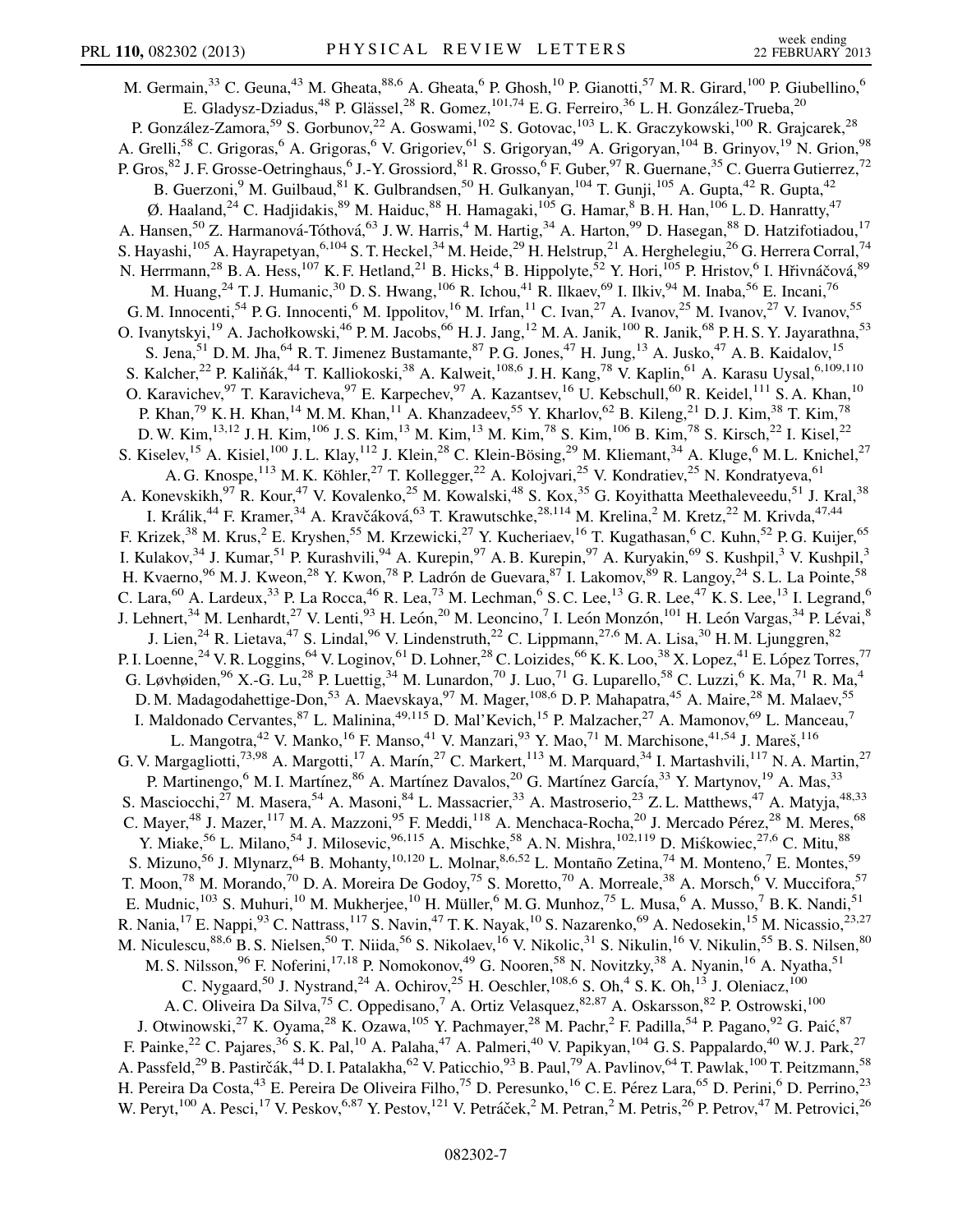C. Petta,<sup>46</sup> S. Piano,<sup>98</sup> A. Piccotti,<sup>7</sup> M. Pikna,<sup>68</sup> P. Pillot,<sup>33</sup> O. Pinazza,<sup>6</sup> L. Pinsky,<sup>53</sup> N. Pitz,<sup>34</sup> D. B. Piyarathna,<sup>53</sup> M. Planinic,<sup>31</sup> M. Płoskoń,<sup>66</sup> J. Pluta,<sup>100</sup> T. Pocheptsov,<sup>49</sup> S. Pochybova,<sup>8</sup> P. L. M. Podesta-Lerma,<sup>101</sup> M. G. Poghosyan,<sup>6</sup> K. Polák,<sup>116</sup> B. Polichtchouk,<sup>62</sup> A. Pop,<sup>26</sup> S. Porteboeuf-Houssais,<sup>41</sup> V. Pospíšil,<sup>2</sup> B. Potukuchi,<sup>42</sup> S. K. Prasad, <sup>64</sup> R. Preghenella, <sup>17,18</sup> F. Prino, <sup>7</sup> C. A. Pruneau, <sup>64</sup> I. Pshenichnov, <sup>97</sup> G. Puddu, <sup>76</sup> V. Punin, <sup>69</sup> M. Putiš, <sup>63</sup> J. Putschke, <sup>64</sup> E. Quercigh, <sup>6</sup> H. Qvigstad, <sup>96</sup> A. Rachevski, <sup>98</sup> A. Rademakers, <sup>6</sup> T. S. Räihä, <sup>38</sup> J. Rak, <sup>38</sup> A. Rakotozafindrabe,<sup>43</sup> L. Ramello,<sup>85</sup> A. Ramírez Reyes,<sup>74</sup> R. Raniwala,<sup>102</sup> S. Raniwala,<sup>102</sup> S. S. Räsänen,<sup>38</sup> B. T. Rascanu,  $34$  D. Rathee,  $5$  K. F. Read,  $117$  J. S. Real,  $35$  K. Redlich,  $94,122$  R. J. Reed,  $4$  A. Rehman,  $24$  P. Reichelt,  $34$ M. Reicher,<sup>58</sup> R. Renfordt,<sup>34</sup> A. R. Reolon,<sup>57</sup> A. Reshetin,<sup>97</sup> F. Rettig,<sup>22</sup> J.-P. Revol,<sup>6</sup> K. Reygers,<sup>28</sup> L. Riccati,<sup>7</sup> R. A. Ricci,<sup>123</sup> T. Richert,<sup>82</sup> M. Richter,<sup>96</sup> P. Riedler,<sup>6</sup> W. Riegler,<sup>6</sup> F. Riggi,<sup>46,40</sup> M. Rodríguez Cahuantzi,<sup>86</sup> A. Rodriguez Manso,<sup>65</sup> K. Røed,<sup>24,96</sup> D. Rohr,<sup>22</sup> D. Röhrich,<sup>24</sup> R. Romita,<sup>27,124</sup> F. Ronchetti,<sup>57</sup> P. Rosnet,<sup>41</sup> S. Rossegger,<sup>6</sup> A. Rossi,<sup>6,70</sup> P. Roy,<sup>79</sup> C. Roy,<sup>52</sup> A. J. Rubio Montero,<sup>59</sup> R. Rui,<sup>73</sup> R. Russo,<sup>54</sup> E. Ryabinkin,<sup>16</sup> A. Rybicki,<sup>48</sup> S. Sadovsky,<sup>62</sup> K. Šafařík,<sup>6</sup> R. Sahoo,<sup>119</sup> P. K. Sahu,<sup>45</sup> J. Saini,<sup>10</sup> H. Sakaguchi,<sup>125</sup> S. Sakai,<sup>66</sup> D. Sakata,<sup>56</sup> C. A. Salgado,<sup>36</sup> J. Salzwedel,<sup>30</sup> S. Sambyal,<sup>42</sup> V. Samsonov,<sup>55</sup> X. Sanchez Castro,<sup>52</sup> L. Šándor,<sup>44</sup> A. Sandoval,<sup>20</sup> M. Sano,<sup>56</sup> G. Santagati,<sup>46</sup> R. Santoro,<sup>6,18</sup> J. Sarkamo,<sup>38</sup> E. Scapparone,<sup>17</sup> F. Scarlassara,<sup>70</sup> R. P. Scharenberg,<sup>67</sup> C. Schiaua,<sup>26</sup> R. Schicker,<sup>28</sup> C. Schmidt,<sup>27</sup> H. R. Schmidt,<sup>107</sup> S. Schreiner,<sup>6</sup> S. Schuchmann,<sup>34</sup> J. Schukraft,<sup>6</sup> T. Schuster,<sup>4</sup> Y. Schutz,<sup>6,33</sup> K. Schwarz,<sup>27</sup> K. Schweda,<sup>27</sup> G. Scioli,<sup>9</sup> E. Scomparin,<sup>7</sup> R. Scott,<sup>117</sup> P. A. Scott,<sup>47</sup> G. Segato,<sup>70</sup> I. Selyuzhenkov,<sup>27</sup> S. Senyukov,<sup>52</sup> J. Seo,<sup>83</sup> S. Serci,<sup>76</sup> E. Serradilla,<sup>59,20</sup> A. Sevcenco,<sup>88</sup> A. Shabetai,<sup>33</sup> G. Shabratova,<sup>49</sup> R. Shahoyan,<sup>6</sup> N. Sharma,<sup>5,117</sup> S. Sharma,<sup>42</sup> S. Rohni,<sup>42</sup> K. Shigaki,<sup>125</sup> K. Shtejer,<sup>77</sup> Y. Sibiriak,<sup>16</sup> M. Siciliano,<sup>54</sup> E. Sicking,<sup>29</sup> S. Siddhanta,<sup>84</sup> T. Siemiarczuk,<sup>94</sup> D. Silvermyr,<sup>37</sup> C. Silvestre,<sup>35</sup> G. Simatovic,  $87,31$  G. Simonetti,  $6$  R. Singaraju,  $10$  R. Singh,  $42$  S. Singha,  $10,120$  V. Singhal,  $10$  T. Sinha,  $79$  B. C. Sinha,  $10$ B. Sitar,<sup>68</sup> M. Sitta,<sup>85</sup> T. B. Skaali,<sup>96</sup> K. Skjerdal,<sup>24</sup> R. Smakal,<sup>2</sup> N. Smirnov,<sup>4</sup> R. J. M. Snellings,<sup>58</sup> C. Søgaard,<sup>50,82</sup> R. Soltz,<sup>1</sup> H. Son,<sup>106</sup> M. Song,<sup>78</sup> J. Song,<sup>83</sup> C. Soos,<sup>6</sup> F. Soramel,<sup>70</sup> I. Sputowska,<sup>48</sup> M. Spyropoulou-Stassinaki,<sup>126</sup> B. K. Srivastava, <sup>67</sup> J. Stachel, <sup>28</sup> I. Stan, <sup>88</sup> I. Stan, <sup>88</sup> G. Stefanek, <sup>94</sup> M. Steinpreis, <sup>30</sup> E. Stenlund, <sup>82</sup> G. Steyn, <sup>39</sup> J. H. Stiller,<sup>28</sup> D. Stocco,<sup>33</sup> M. Stolpovskiy,<sup>62</sup> P. Strmen,<sup>68</sup> A. A. P. Suaide,<sup>75</sup> M. A. Subieta Vásquez,<sup>54</sup> T. Sugitate,<sup>125</sup> C. Suire,<sup>89</sup> R. Sultanov,<sup>15</sup> M. Šumbera,<sup>3</sup> T. Susa,<sup>31</sup> T. J. M. Symons,<sup>66</sup> A. Szanto de Toledo,<sup>75</sup> I. Szarka,<sup>68</sup> A. Szczepankiewicz,<sup>48,6</sup> A. Szostak,<sup>24</sup> M. Szymański,<sup>100</sup> J. Takahashi,<sup>91</sup> J.D. Tapia Takaki,<sup>89</sup> A. Tarantola Peloni,<sup>34</sup> A. Tarazona Martinez,<sup>6</sup> A. Tauro,<sup>6</sup> G. Tejeda Muñoz,<sup>86</sup> A. Telesca,<sup>6</sup> C. Terrevoli,<sup>23</sup> J. Thäder,<sup>27</sup> D. Thomas,<sup>58</sup> R. Tieulent, <sup>81</sup> A. R. Timmins, <sup>53</sup> D. Tlusty, <sup>2</sup> A. Toia, <sup>22,70,32</sup> H. Torii, <sup>105</sup> L. Toscano, <sup>7</sup> V. Trubnikov, <sup>19</sup> D. Truesdale, <sup>30</sup> W. H. Trzaska,  $^{38}$  T. Tsuji,  $^{105}$  A. Tumkin,  $^{69}$  R. Turrisi,  $^{32}$  T. S. Tveter,  $^{96}$  J. Ulery,  $^{34}$  K. Ullaland,  $^{24}$  J. Ulrich,  $^{127,60}$ A. Uras, <sup>81</sup> J. Urbán, <sup>63</sup> G. M. Urciuoli, <sup>95</sup> G. L. Usai, <sup>76</sup> M. Vajzer, <sup>2,3</sup> M. Vala, <sup>49,44</sup> L. Valencia Palomo, <sup>89</sup> S. Vallero, <sup>28</sup> P. Vande Vyvre,<sup>6</sup> M. van Leeuwen,<sup>58</sup> L. Vannucci,<sup>123</sup> A. Vargas,<sup>86</sup> R. Varma,<sup>51</sup> M. Vasileiou,<sup>126</sup> A. Vasiliev,<sup>16</sup> V. Vechernin,<sup>25</sup> M. Veldhoen,<sup>58</sup> M. Venaruzzo,<sup>73</sup> E. Vercellin,<sup>54</sup> S. Vergara,<sup>86</sup> R. Vernet,<sup>127</sup> M. Verweij,<sup>58</sup> L. Vickovic, <sup>103</sup> G. Viesti, <sup>70</sup> Z. Vilakazi, <sup>39</sup> O. Villalobos Baillie, <sup>47</sup> A. Vinogradov, <sup>16</sup> Y. Vinogradov, <sup>69</sup> L. Vinogradov,<sup>25</sup> T. Virgili,<sup>92</sup> Y. P. Viyogi,<sup>10</sup> A. Vodopyanov,<sup>49</sup> K. Voloshin,<sup>15</sup> S. Voloshin,<sup>64</sup> G. Volpe,<sup>6</sup> B. von Haller, <sup>6</sup> I. Vorobyev, <sup>25</sup> D. Vranic, <sup>27</sup> J. Vrláková, <sup>63</sup> B. Vulpescu, <sup>41</sup> A. Vyushin, <sup>69</sup> B. Wagner, <sup>24</sup> V. Wagner, <sup>2</sup> R. Wan,<sup>71</sup> Y. Wang,<sup>28</sup> M. Wang,<sup>71</sup> D. Wang,<sup>71</sup> Y. Wang,<sup>71</sup> K. Watanabe,<sup>56</sup> M. Weber,<sup>53</sup> J. P. Wessels,<sup>6,29</sup> U. Westerhoff,<sup>29</sup> J. Wiechula,<sup>107</sup> J. Wikne,<sup>96</sup> M. Wilde,<sup>29</sup> A. Wilk,<sup>29</sup> G. Wilk,<sup>94</sup> M. C. S. Williams,<sup>17</sup> B. Windelband,<sup>28</sup> L. Xaplanteris Karampatsos,<sup>113</sup> C. G. Yaldo,<sup>64</sup> Y. Yamaguchi,<sup>105</sup> S. Yang,<sup>24</sup> H. Yang,<sup>43,58</sup> S. Yasnopolskiy,<sup>16</sup> J. Yi,<sup>83</sup> Z. Yin,<sup>71</sup> I.-K. Yoo,<sup>83</sup> J. Yoon,<sup>78</sup> W. Yu,<sup>34</sup> X. Yuan,<sup>71</sup> I. Yushmanov,<sup>16</sup> V. Zaccolo,<sup>50</sup> C. Zach,<sup>2</sup> C. Zampolli,<sup>17</sup> S. Zaporozhets,<sup>49</sup> A. Zarochentsev,<sup>25</sup> P. Závada,<sup>116</sup> N. Zaviyalov,<sup>69</sup> H. Zbroszczyk,<sup>100</sup> P. Zelnicek,<sup>60</sup> I. S. Zgura,<sup>88</sup> M. Zhalov,<sup>55</sup> H. Zhang,<sup>71</sup> X. Zhang,<sup>41,71</sup> Y. Zhou,<sup>58</sup> F. Zhou,<sup>71</sup> D. Zhou,<sup>71</sup> X. Zhu,<sup>71</sup> J. Zhu,<sup>71</sup> H. Zhu,<sup>71</sup> J. Zhu,<sup>71</sup> A. Zichichi,<sup>9,18</sup> A. Zimmermann,<sup>28</sup> G. Zinovjev,<sup>19</sup> Y. Zoccarato,  $81$  M. Zynovyev,  $19$  and M. Zyzak $34$ 

(ALICE Collaboration)

<sup>1</sup>Lawrence Livermore National Laboratory, Livermore, California, USA<br><sup>2</sup>Eaculty of Nuclear Sciences and Physical Engineering, Czech Technical University in Prague

 $F$ aculty of Nuclear Sciences and Physical Engineering, Czech Technical University in Prague, Prague, Czech Republic

 ${}^{3}$ Nuclear Physics Institute, Academy of Sciences of the Czech Republic, Řež $u$  Prahy, Czech Republic

 $4$ Yale University, New Haven, Connecticut, USA

<sup>5</sup>Physics Department, Panjab University, Chandigarh, India

 ${}^{6}$ European Organization for Nuclear Research (CERN), Geneva, Switzerland

082302-8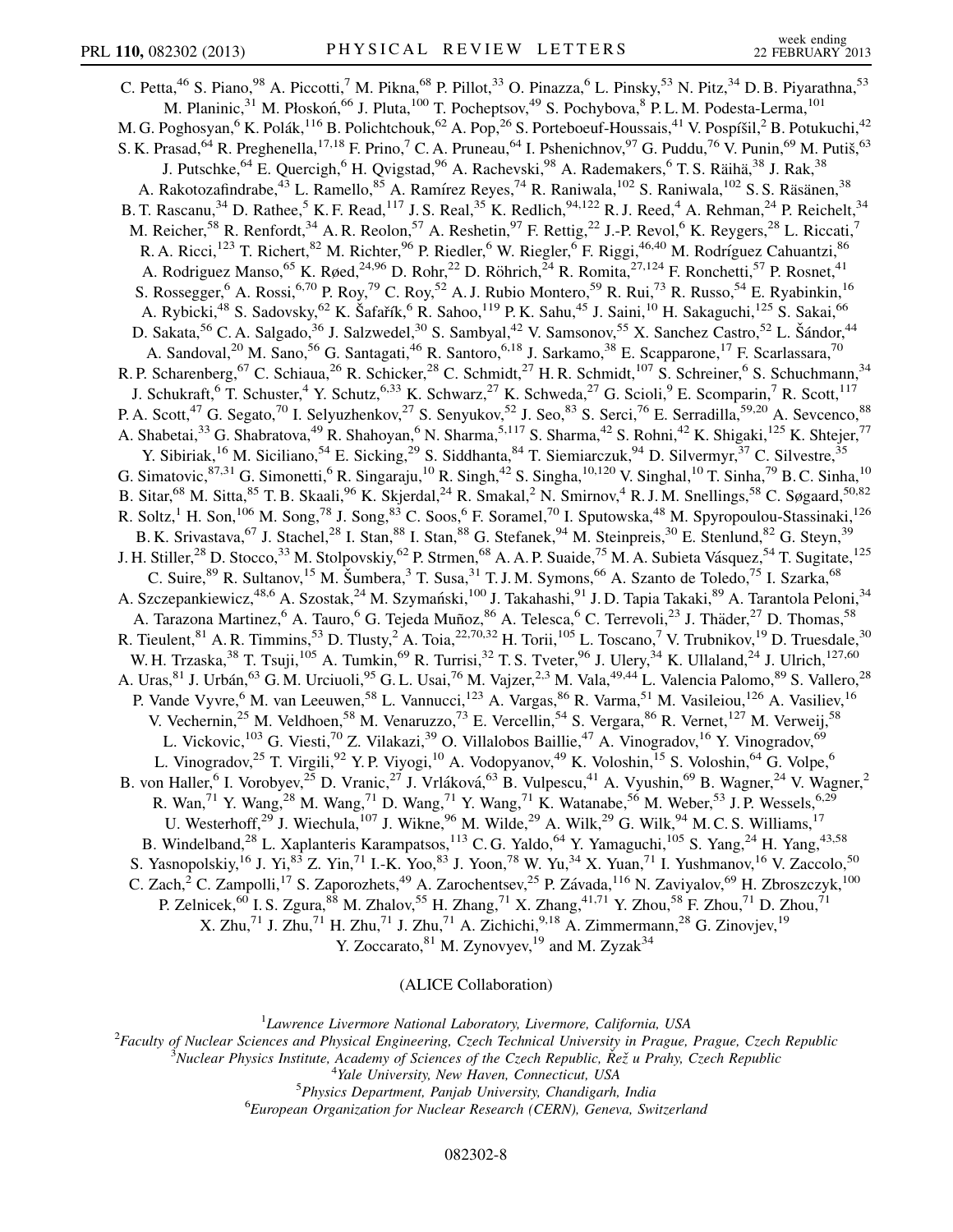<sup>7</sup>Sezione INFN, Turin, Italy Sezione INFN, Turin, Italy<br><sup>8</sup>Wigner Besearch Centre for Physics, Hungarian Academy

Wigner Research Centre for Physics, Hungarian Academy of Sciences, Budapest, Hungary<br><sup>9</sup> Dinastimento di Fisica dell'Università and Sezione INFN, Bologna, Italy

<sup>9</sup>Dipartimento di Fisica dell'Università and Sezione INFN, Bologna, Italy<br><sup>10</sup>Variable Energy Cyclotron Centre, Kolkata, India<br><sup>11</sup>Department of Physics, Aligarh Muslim University, Aligarh, India<br><sup>12</sup>Korea Institute of S

<sup>16</sup>Russian Research Centre Kurchatov Institute, Moscow, Russia<br><sup>17</sup>Sezione INFN, Bologna, Italy<br><sup>18</sup>Centro Fermi-Museo Storico della Fisica e Centro Studi e Ricerche "Enrico Fermi," Rome, Italy<br><sup>18</sup>Degalyubov Institute f

<sup>25</sup>V. Fock Institute for Physics, St. Petersburg State University, St. Petersburg, Russia<br><sup>26</sup>National Institute for Physics and Nuclear Engineering, Bucharest, Romania<sup><br><sup>27</sup>Research Division and ExtreMe Matter Institute</sup>

Darmstadt, Germany<br><sup>28</sup>Physikalisches Institut, Ruprecht-Karls-Universität Heidelberg, Heidelberg, Germany<br><sup>29</sup>Institut für Kernphysik, Westfälische Wilhelms-Universität Münster, Münster, Germany<br><sup>30</sup>Department of Physics,

CNRS-IN2P3, Institut Polytechnique de Grenoble, Grenoble, France <sup>36</sup>Departamento de Fı´sica de Partı´culas and IGFAE, Universidad de Santiago de Compostela,

<sup>37</sup>Oak Ridge National Laboratory, Oak Ridge, Tennessee, USA<br><sup>38</sup>Helsinki Institute of Physics (HIP) and University of Jyväskylä, Jyväskylä, Finland<br><sup>39</sup>Physics Department, University of Cape Town and iThemba LABS, Nationa

CNRS-IN2P3, Clermont-Ferrand, France<br>
<sup>42</sup>Physics Department, University of Jammu, Janmu, India<br>
<sup>43</sup>Commissariat à l'Energie Atomique, IRFU, Saclay, France<br>
<sup>44</sup>Institute of Experimental Physics, Slovak Academy of Science

Utrecht, Netherlands<br><sup>59</sup>Centro de Investigaciones Energéticas Medioambientales y Tecnológicas (CIEMAT), Madrid, Spain<br><sup>60</sup>Institut für Informatik, Johann Wolfgang Goethe-Universität Frankfurt, Frankfurt, Germany<br><sup>61</sup>Mosco

<sup>62</sup>Institute for High Energy Physics, Protvino, Russia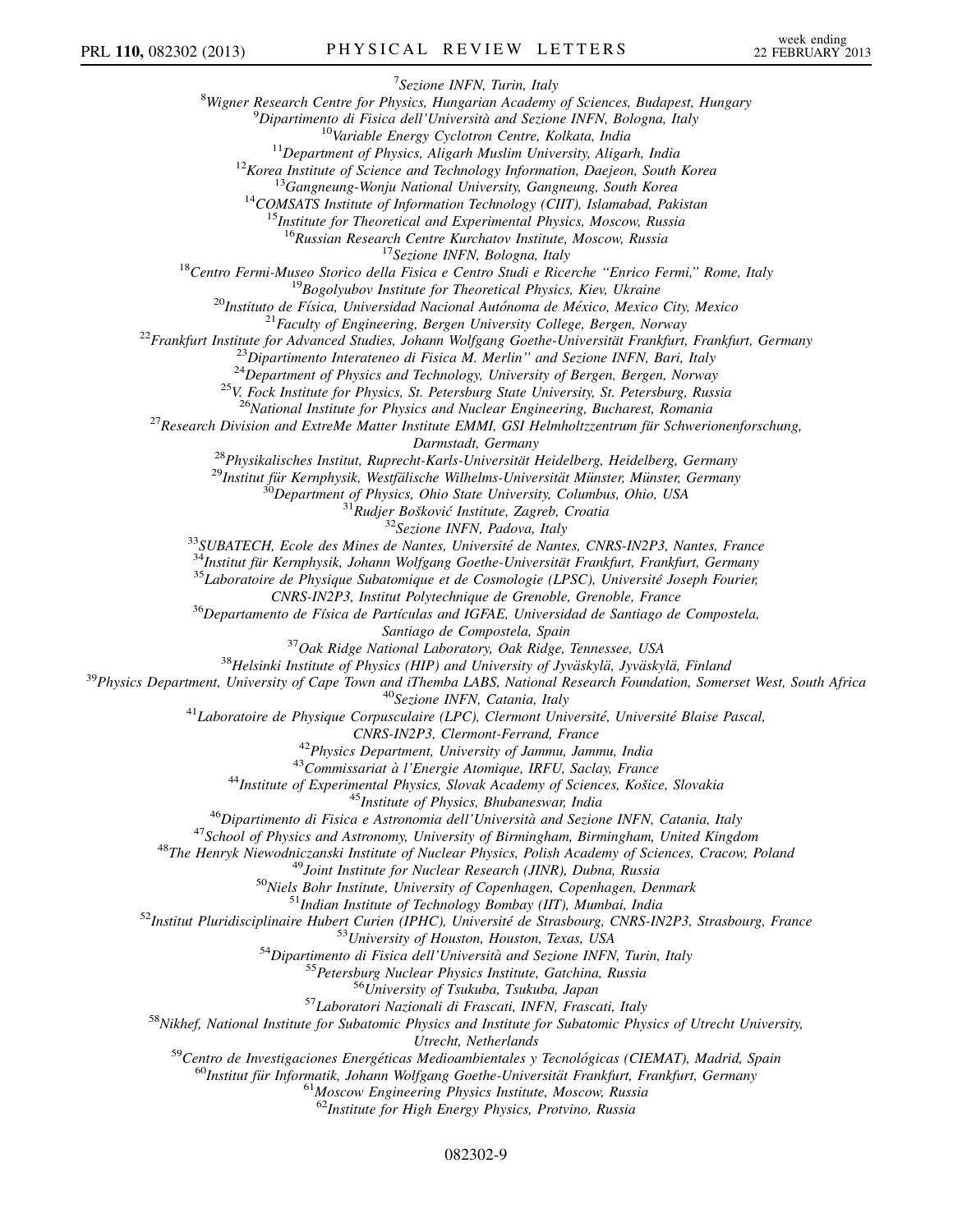<sup>63</sup>Faculty of Science, P.J. Šafárik University, Košice, Slovakia<br><sup>64</sup>Wayne State University, Detroit, Michigan, USA<br><sup>65</sup>Nikhef, National Institute for Subatomic Physics, Amsterdam, Netherlands<br><sup>66</sup>Lawrence Berkeley Natio <sup>66</sup>Lawrence Berkeley National Laboratory, Berkeley, California, USA<br>
<sup>68</sup>Faculty of Mathematics, Physics and Informatics, Comenius University, Bratislava, Slovakia<br>
<sup>69</sup>Raculty of Mathematics, Physics and Informatics, Co and Gruppo Collegato INFN, Alessandria, Italy<br><sup>86</sup>Benemérita Universidad Autónoma de Puebla, Puebla, Mexico<br><sup>87</sup>Instituto de Ciencias Nucleares, Universidad Nacional Autónoma de México, Mexico City, Mexico<br><sup>89</sup>Institut de Bose Institute, Kolkata, India<br><sup>91</sup>Universidade Estadual de Campinas (UNICAMP), Campinas, Brazil<br><sup>92</sup>Dipartimento di Fisica E.R. Caianiello" dell'Università and Gruppo Collegato INFN, Salerno, Italy<br><sup>93</sup>Sezione INFN, Bari, <sup>107</sup> Eberhard Karls Universität Tübingen, Tübingen, Germany<br><sup>107</sup> Eberhard Karls Universität Darmstadt, Darmstadt, Germany<br><sup>107</sup> Ethingen, Technicch Universität Darmstadt, Darmstadt, Germany<br><sup>102</sup> Ethince is the property  $121$ Institut of Theoretical Physics, University of Wroclaw